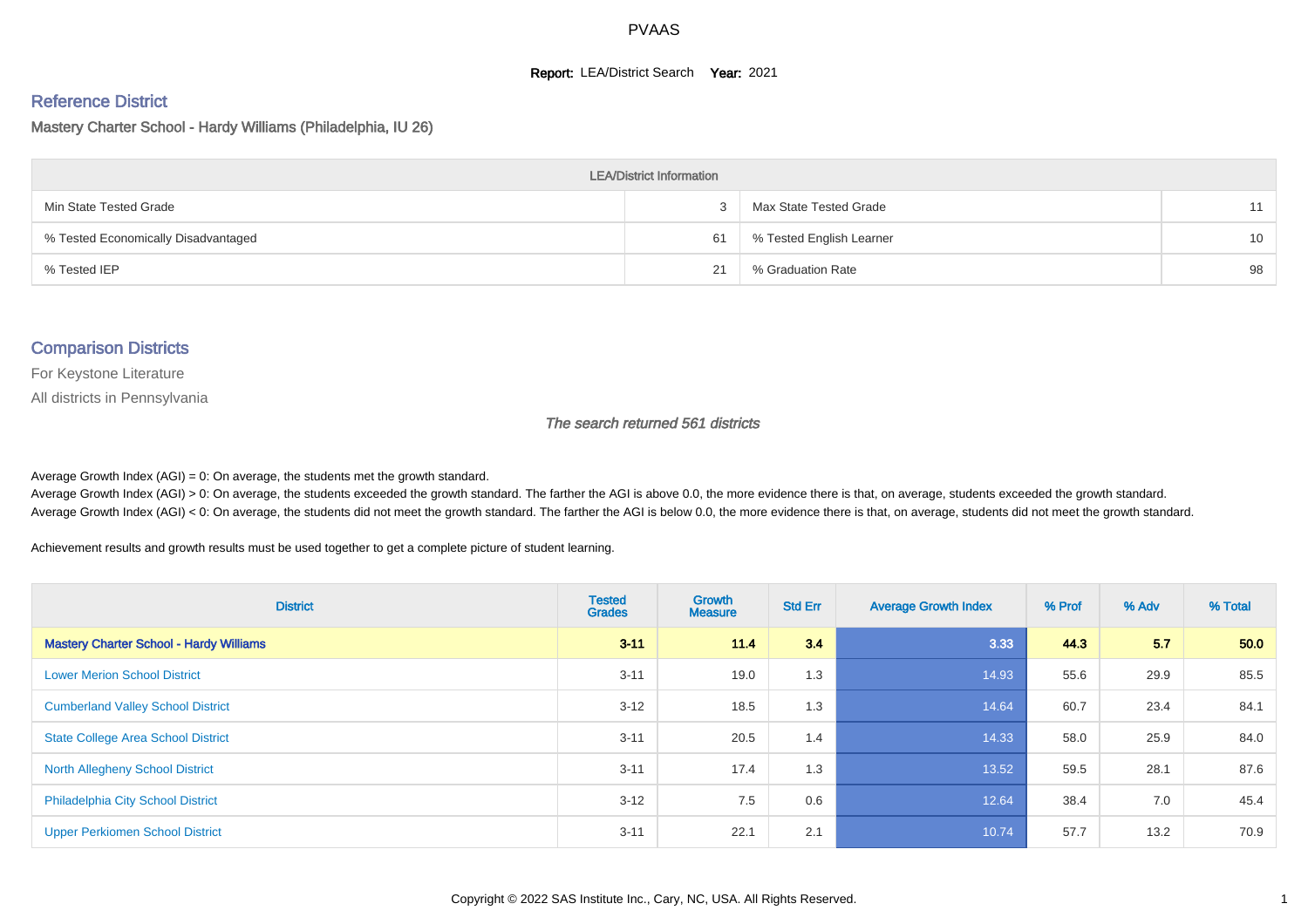| <b>District</b>                                | <b>Tested</b><br><b>Grades</b> | <b>Growth</b><br><b>Measure</b> | <b>Std Err</b> | <b>Average Growth Index</b> | % Prof | % Adv   | % Total |
|------------------------------------------------|--------------------------------|---------------------------------|----------------|-----------------------------|--------|---------|---------|
| <b>Mastery Charter School - Hardy Williams</b> | $3 - 11$                       | 11.4                            | 3.4            | 3.33                        | 44.3   | 5.7     | 50.0    |
| Downingtown Area School District               | $3 - 11$                       | 12.1                            | 1.1            | 10.67                       | 60.0   | 23.5    | 83.6    |
| <b>Upper Saint Clair School District</b>       | $3 - 11$                       | 18.5                            | 1.7            | 10.65                       | 61.8   | 30.1    | 91.9    |
| <b>West Chester Area School District</b>       | $3 - 11$                       | 12.6                            | 1.2            | 10.38                       | 66.8   | 20.2    | 87.0    |
| <b>Norwin School District</b>                  | $3 - 11$                       | 18.0                            | 1.7            | 10.37                       | 58.5   | 27.0    | 85.4    |
| <b>Dallastown Area School District</b>         | $3 - 11$                       | 13.5                            | 1.5            | 8.84                        | 56.0   | 17.9    | 73.8    |
| <b>Upper Dublin School District</b>            | $3 - 12$                       | 15.4                            | 1.8            | 8.53                        | 60.8   | 24.8    | 85.6    |
| <b>North Penn School District</b>              | $3 - 11$                       | 9.1                             | 1.1            | 8.36                        | 55.8   | 17.0    | 72.8    |
| <b>Souderton Area School District</b>          | $3 - 11$                       | 12.4                            | 1.5            | 8.28                        | 61.7   | 15.2    | 76.9    |
| <b>Colonial School District</b>                | $3 - 11$                       | 14.0                            | 1.7            | 8.21                        | 60.2   | 19.6    | 79.8    |
| <b>Bethlehem Area School District</b>          | $3 - 11$                       | 9.3                             | 1.1            | 8.15                        | 44.7   | 12.0    | 56.7    |
| <b>Springfield School District</b>             | $3 - 11$                       | 13.8                            | 1.7            | 7.99                        | 60.9   | 21.5    | 82.4    |
| <b>Great Valley School District</b>            | $3 - 11$                       | 15.0                            | 1.9            | 7.98                        | 50.0   | 35.0    | 85.0    |
| Northern York County School District           | $3 - 11$                       | 15.6                            | 2.0            | 7.98                        | 57.4   | 11.5    | 68.8    |
| <b>Pennsbury School District</b>               | $3 - 11$                       | 11.7                            | 1.5            | 7.90                        | 60.1   | 21.3    | 81.3    |
| <b>Tyrone Area School District</b>             | $3 - 12$                       | 19.7                            | 2.5            | 7.87                        | 60.4   | 16.7    | 77.1    |
| <b>Penn-Trafford School District</b>           | $3 - 11$                       | 13.4                            | 1.7            | 7.87                        | 62.3   | 21.9    | 84.2    |
| <b>Council Rock School District</b>            | $3 - 11$                       | 8.9                             | 1.2            | 7.65                        | 62.8   | 16.6    | 79.4    |
| <b>Upper Merion Area School District</b>       | $3 - 11$                       | 15.3                            | 2.0            | 7.62                        | 59.3   | 19.3    | 78.6    |
| Pennsylvania Cyber Charter School              | $3 - 11$                       | 11.6                            | 1.5            | 7.54                        | 46.3   | $5.0\,$ | 51.3    |
| <b>Valley View School District</b>             | $3 - 11$                       | 18.1                            | 2.4            | 7.42                        | 53.7   | 14.7    | 68.4    |
| <b>Reading School District</b>                 | $3 - 11$                       | 10.1                            | 1.4            | 7.25                        | 24.7   | 2.4     | 27.2    |
| <b>Central York School District</b>            | $3 - 12$                       | 12.3                            | 1.7            | 7.20                        | 55.5   | 11.5    | 67.0    |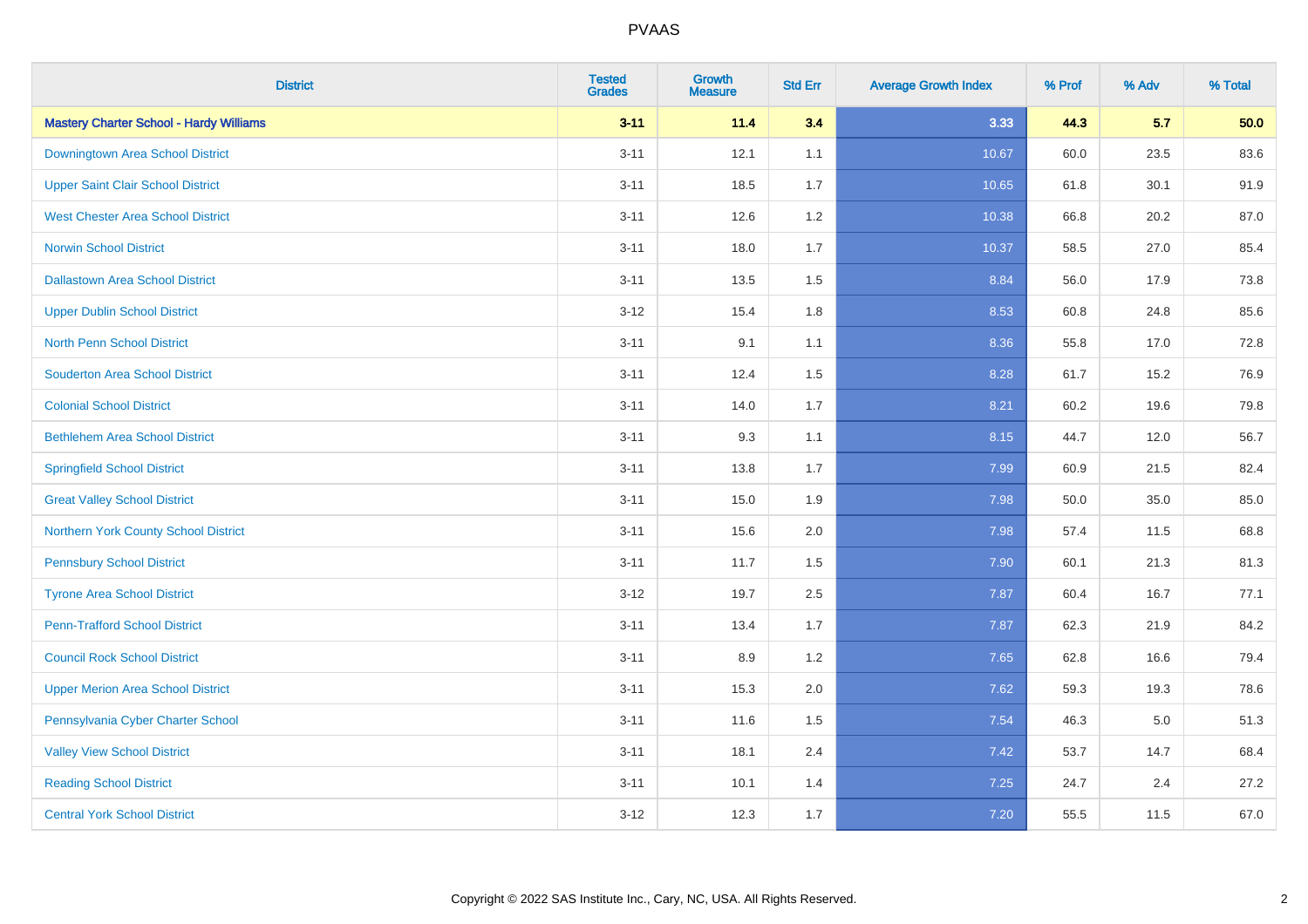| <b>District</b>                                | <b>Tested</b><br><b>Grades</b> | <b>Growth</b><br><b>Measure</b> | <b>Std Err</b> | <b>Average Growth Index</b> | % Prof | % Adv | % Total |
|------------------------------------------------|--------------------------------|---------------------------------|----------------|-----------------------------|--------|-------|---------|
| <b>Mastery Charter School - Hardy Williams</b> | $3 - 11$                       | 11.4                            | 3.4            | 3.33                        | 44.3   | 5.7   | 50.0    |
| <b>Delaware Valley School District</b>         | $3 - 11$                       | 12.6                            | 1.8            | 6.93                        | 55.2   | 16.2  | 71.4    |
| <b>Southern York County School District</b>    | $3 - 11$                       | 14.2                            | 2.1            | 6.91                        | 55.1   | 18.1  | 73.1    |
| <b>Wissahickon School District</b>             | $3 - 10$                       | 12.5                            | 1.8            | 6.85                        | 58.3   | 22.4  | 80.7    |
| <b>Hazleton Area School District</b>           | $3 - 11$                       | 9.6                             | 1.4            | 6.77                        | 45.0   | 7.8   | 52.9    |
| <b>Garnet Valley School District</b>           | $3 - 10$                       | 10.9                            | 1.7            | 6.53                        | 67.1   | 19.0  | 86.1    |
| <b>Derry Township School District</b>          | $3 - 10$                       | 12.8                            | 2.0            | 6.39                        | 54.8   | 25.8  | 80.6    |
| <b>Deer Lakes School District</b>              | $3 - 11$                       | 17.0                            | 2.7            | 6.32                        | 61.5   | 16.4  | 77.9    |
| <b>Pine-Richland School District</b>           | $3 - 11$                       | 11.5                            | 1.8            | 6.31                        | 60.6   | 24.4  | 85.0    |
| <b>Abington Heights School District</b>        | $3 - 11$                       | 13.5                            | 2.2            | 6.27                        | 58.3   | 16.2  | 74.5    |
| <b>Avon Grove School District</b>              | $3 - 10$                       | 10.0                            | 1.6            | 6.26                        | 56.3   | 18.6  | 74.9    |
| <b>Ridley School District</b>                  | $3 - 12$                       | 10.0                            | 1.6            | 6.10                        | 45.6   | 8.2   | 53.8    |
| <b>Saucon Valley School District</b>           | $3 - 11$                       | 14.7                            | 2.5            | 5.98                        | 48.7   | 20.2  | 69.0    |
| <b>Wilson School District</b>                  | $3 - 12$                       | $8.8\,$                         | 1.5            | 5.96                        | 52.6   | 14.6  | 67.2    |
| <b>Mountain View School District</b>           | $3 - 11$                       | 20.9                            | 3.5            | 5.91                        | 57.8   | 20.3  | 78.1    |
| <b>Fleetwood Area School District</b>          | $3 - 10$                       | 12.2                            | 2.2            | 5.68                        | 53.5   | 11.6  | 65.2    |
| <b>Unionville-Chadds Ford School District</b>  | $3 - 11$                       | 17.1                            | 3.1            | 5.51                        | 68.1   | 13.2  | 81.3    |
| <b>Mifflin County School District</b>          | $3 - 11$                       | 9.1                             | 1.7            | 5.49                        | 47.1   | 6.7   | 53.8    |
| Fox Chapel Area School District                | $3 - 11$                       | 9.8                             | 1.8            | 5.36                        | 56.6   | 28.6  | 85.2    |
| <b>Haverford Township School District</b>      | $3 - 11$                       | 8.0                             | 1.5            | 5.27                        | 53.0   | 25.5  | 78.6    |
| <b>Cocalico School District</b>                | $3 - 11$                       | 10.6                            | 2.0            | 5.18                        | 50.8   | 14.1  | 64.8    |
| <b>City CHS</b>                                | $10 - 11$                      | 13.6                            | 2.7            | 5.12                        | 45.8   | 3.0   | 48.8    |
| <b>Cornwall-Lebanon School District</b>        | $3 - 11$                       | 8.3                             | 1.6            | 5.08                        | 47.2   | 8.4   | 55.6    |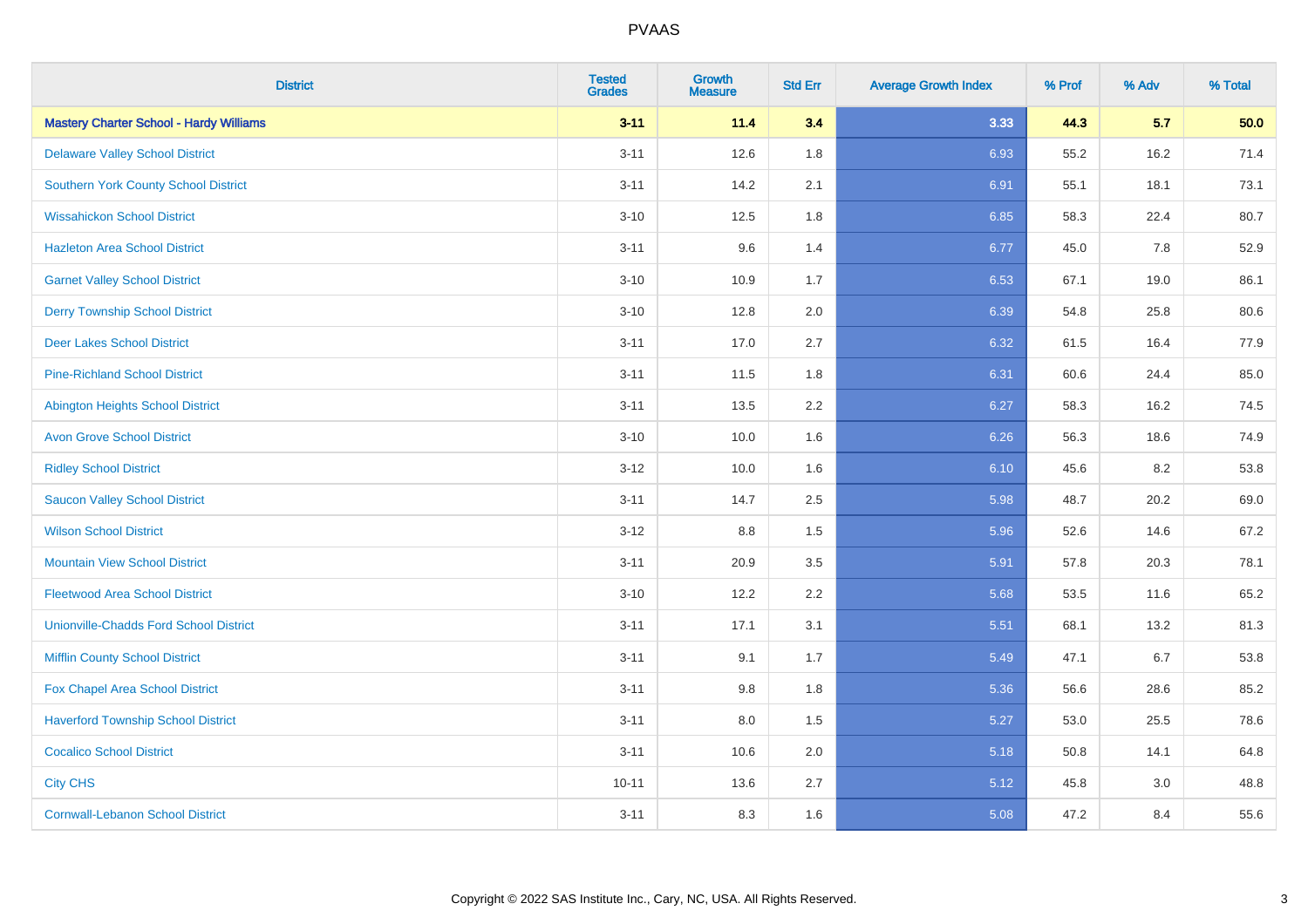| <b>District</b>                                    | <b>Tested</b><br><b>Grades</b> | <b>Growth</b><br><b>Measure</b> | <b>Std Err</b> | <b>Average Growth Index</b> | % Prof | % Adv | % Total |
|----------------------------------------------------|--------------------------------|---------------------------------|----------------|-----------------------------|--------|-------|---------|
| <b>Mastery Charter School - Hardy Williams</b>     | $3 - 11$                       | 11.4                            | 3.4            | 3.33                        | 44.3   | 5.7   | 50.0    |
| <b>West Perry School District</b>                  | $3 - 11$                       | 12.5                            | 2.5            | 4.99                        | 56.6   | 8.4   | 65.0    |
| <b>York Suburban School District</b>               | $3 - 11$                       | 10.1                            | 2.1            | 4.91                        | 53.5   | 27.8  | 81.3    |
| <b>Commonwealth Charter Academy Charter School</b> | $3 - 10$                       | 9.1                             | 1.9            | 4.90                        | 47.2   | 9.1   | 56.3    |
| <b>Shippensburg Area School District</b>           | $3 - 11$                       | 9.3                             | 1.9            | 4.84                        | 53.1   | 10.2  | 63.3    |
| Penns Valley Area School District                  | $3 - 12$                       | 14.0                            | 2.9            | 4.80                        | 41.9   | 23.1  | 65.0    |
| <b>Fort Leboeuf School District</b>                | $3 - 11$                       | 11.7                            | 2.5            | 4.73                        | 48.5   | 21.1  | 69.6    |
| <b>Conestoga Valley School District</b>            | $3 - 11$                       | 8.7                             | 1.8            | 4.69                        | 60.3   | 13.5  | 73.8    |
| <b>Derry Area School District</b>                  | $3 - 11$                       | 13.2                            | 2.8            | 4.69                        | 60.0   | 12.5  | 72.5    |
| <b>Littlestown Area School District</b>            | $3 - 11$                       | 11.4                            | 2.5            | 4.62                        | 55.2   | 10.4  | 65.6    |
| <b>Upper Darby School District</b>                 | $3 - 12$                       | 6.9                             | 1.5            | 4.62                        | 45.0   | 6.7   | 51.7    |
| Pocono Mountain School District                    | $3 - 12$                       | 6.8                             | 1.5            | 4.62                        | 45.8   | 5.0   | 50.7    |
| Northern Bedford County School District            | $3 - 11$                       | 16.5                            | 3.6            | 4.58                        | 51.7   | 20.0  | 71.7    |
| <b>Spring-Ford Area School District</b>            | $3 - 11$                       | 6.0                             | 1.3            | 4.46                        | 60.8   | 16.5  | 77.4    |
| <b>Iroquois School District</b>                    | $3 - 11$                       | 13.1                            | 3.0            | 4.35                        | 48.2   | 7.8   | 56.0    |
| <b>Parkland School District</b>                    | $3 - 11$                       | 5.3                             | 1.2            | 4.30                        | 58.0   | 22.3  | 80.4    |
| <b>Centennial School District</b>                  | $3 - 10$                       | 7.1                             | 1.7            | 4.29                        | 50.1   | 8.7   | 58.9    |
| <b>Moon Area School District</b>                   | $3 - 11$                       | 8.2                             | 1.9            | 4.25                        | 58.7   | 18.5  | 77.2    |
| <b>Montoursville Area School District</b>          | $3 - 12$                       | 10.8                            | 2.5            | 4.24                        | 44.6   | 20.1  | 64.8    |
| <b>Greenwood School District</b>                   | $3 - 11$                       | 15.9                            | 3.9            | 4.11                        | 50.0   | 25.0  | 75.0    |
| <b>Greater Nanticoke Area School District</b>      | $3 - 12$                       | 11.2                            | 2.8            | 4.01                        | 38.0   | 12.4  | 50.4    |
| <b>William Penn School District</b>                | $3 - 12$                       | 8.3                             | 2.1            | 3.99                        | 35.6   | 3.0   | 38.7    |
| <b>Lake-Lehman School District</b>                 | $3 - 11$                       | 10.8                            | 2.7            | 3.93                        | 55.3   | 7.9   | 63.2    |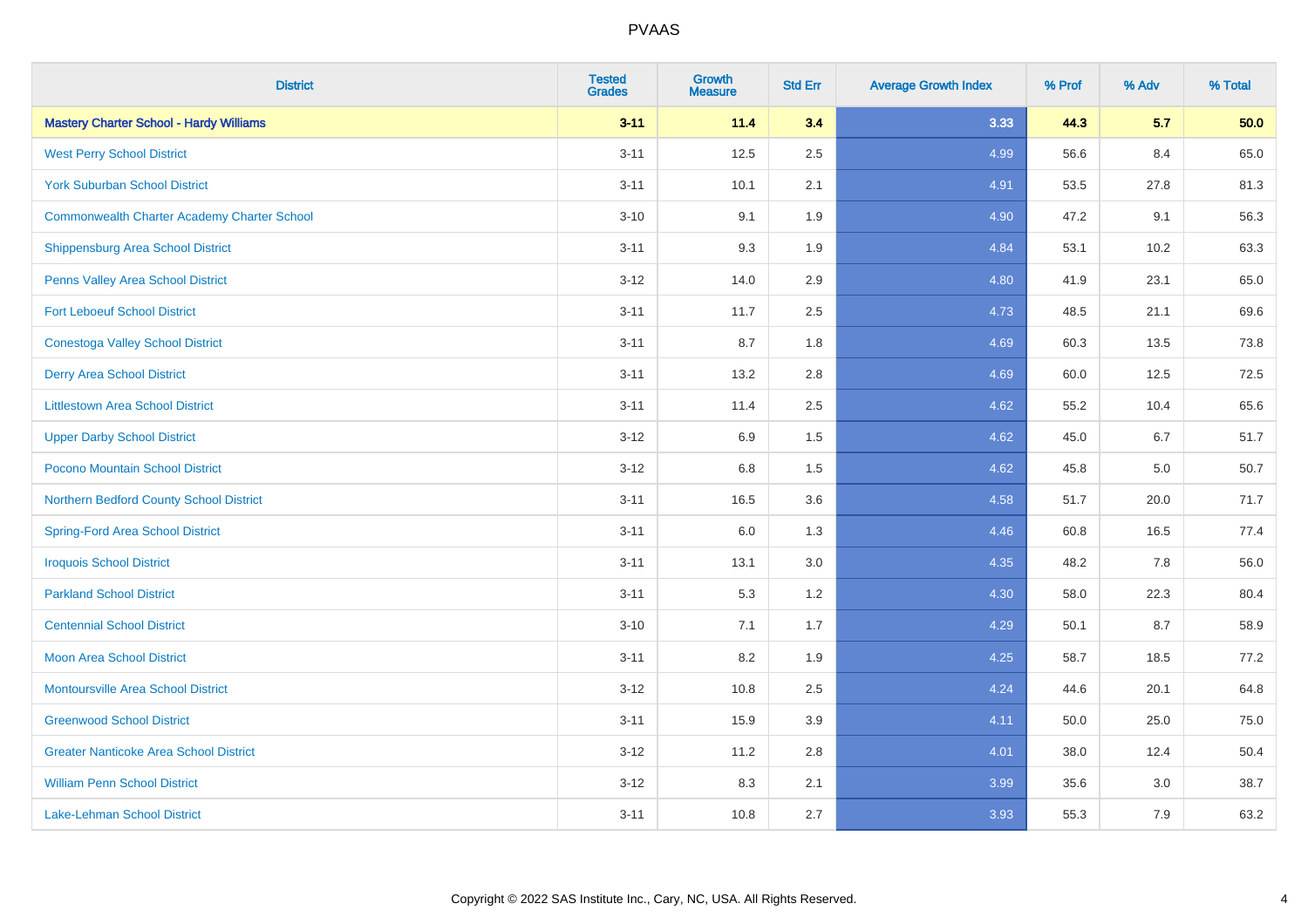| <b>District</b>                                | <b>Tested</b><br><b>Grades</b> | <b>Growth</b><br><b>Measure</b> | <b>Std Err</b> | <b>Average Growth Index</b> | % Prof | % Adv   | % Total |
|------------------------------------------------|--------------------------------|---------------------------------|----------------|-----------------------------|--------|---------|---------|
| <b>Mastery Charter School - Hardy Williams</b> | $3 - 11$                       | 11.4                            | 3.4            | 3.33                        | 44.3   | 5.7     | 50.0    |
| <b>Freeport Area School District</b>           | $3 - 10$                       | 9.7                             | 2.5            | 3.91                        | 57.5   | 17.8    | 75.3    |
| <b>Allentown City School District</b>          | $3 - 12$                       | 5.3                             | 1.4            | 3.88                        | 25.3   | 2.7     | 28.0    |
| <b>Eastern Lebanon County School District</b>  | $3 - 11$                       | 8.6                             | 2.2            | 3.84                        | 48.8   | 11.4    | 60.3    |
| <b>Octorara Area School District</b>           | $3 - 11$                       | 9.1                             | 2.4            | 3.82                        | 52.1   | 8.5     | 60.6    |
| <b>Midd-West School District</b>               | $3 - 11$                       | 10.3                            | 2.7            | 3.80                        | 58.0   | 13.4    | 71.4    |
| <b>Mckeesport Area School District</b>         | $3 - 12$                       | 9.0                             | 2.4            | 3.72                        | 31.0   | 4.5     | 35.5    |
| <b>Eastern York School District</b>            | $3 - 11$                       | 9.6                             | 2.6            | 3.71                        | 56.3   | 12.6    | 68.9    |
| <b>Hamburg Area School District</b>            | $3 - 11$                       | 8.9                             | 2.5            | 3.63                        | 43.5   | 8.2     | 51.7    |
| <b>West Shore School District</b>              | $3 - 12$                       | 5.0                             | 1.4            | 3.59                        | 54.2   | 9.4     | 63.6    |
| Selinsgrove Area School District               | $3 - 12$                       | 8.3                             | 2.3            | 3.54                        | 56.8   | 10.0    | 66.8    |
| Pen Argyl Area School District                 | $3 - 12$                       | 9.2                             | 2.7            | 3.46                        | 50.0   | 12.6    | 62.6    |
| Ambridge Area School District                  | $3 - 12$                       | 9.1                             | 2.6            | 3.46                        | 50.4   | 10.7    | 61.1    |
| <b>Whitehall-Coplay School District</b>        | $3 - 11$                       | 6.1                             | 1.8            | 3.45                        | 49.3   | 7.4     | 56.6    |
| <b>School Lane Charter School</b>              | $3 - 11$                       | 12.4                            | 3.6            | 3.43                        | 59.1   | $9.8\,$ | 68.9    |
| Pennsylvania Virtual Charter School            | $3 - 11$                       | 11.8                            | $3.5\,$        | 3.37                        | 56.5   | 11.1    | 67.6    |
| <b>Mastery Charter School - Hardy Williams</b> | $3 - 11$                       | 11.4                            | 3.4            | 3.33                        | 44.3   | 5.7     | 50.0    |
| <b>Central Dauphin School District</b>         | $3 - 11$                       | 4.4                             | 1.3            | 3.32                        | 53.3   | 7.4     | 60.7    |
| Mechanicsburg Area School District             | $3 - 11$                       | 5.9                             | 1.8            | 3.29                        | 57.2   | 13.7    | 70.9    |
| <b>East Penn School District</b>               | $3 - 11$                       | 4.1                             | 1.3            | 3.27                        | 55.8   | 11.5    | 67.3    |
| <b>Tech Freire Charter School</b>              | $9 - 11$                       | 9.3                             | 2.9            | 3.26                        | 18.0   | 1.1     | 19.1    |
| <b>Wayne Highlands School District</b>         | $3 - 11$                       | 7.8                             | 2.4            | 3.23                        | 52.3   | 13.1    | 65.4    |
| <b>Sayre Area School District</b>              | $3 - 11$                       | 11.2                            | 3.5            | 3.20                        | 52.2   | 7.5     | 59.7    |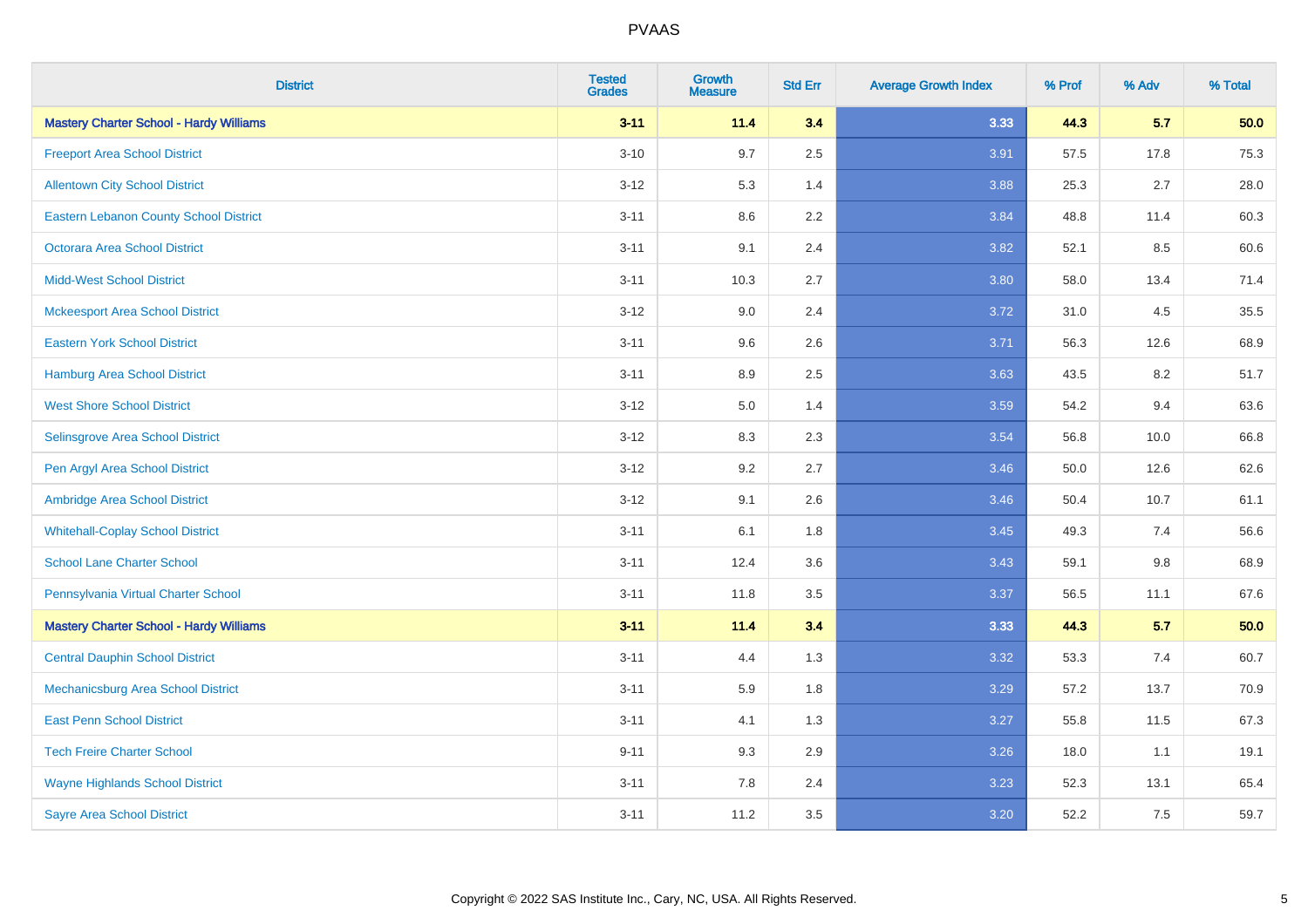| <b>District</b>                                | <b>Tested</b><br><b>Grades</b> | <b>Growth</b><br><b>Measure</b> | <b>Std Err</b> | <b>Average Growth Index</b> | % Prof | % Adv | % Total |
|------------------------------------------------|--------------------------------|---------------------------------|----------------|-----------------------------|--------|-------|---------|
| <b>Mastery Charter School - Hardy Williams</b> | $3 - 11$                       | 11.4                            | 3.4            | 3.33                        | 44.3   | 5.7   | 50.0    |
| <b>Jamestown Area School District</b>          | $3 - 11$                       | 13.5                            | $4.2\,$        | 3.19                        | 64.4   | 13.3  | 77.8    |
| <b>Bethel Park School District</b>             | $3 - 11$                       | 5.6                             | 1.8            | 3.18                        | 65.3   | 18.6  | 83.9    |
| <b>Avon Grove Charter School</b>               | $3 - 11$                       | 9.0                             | 2.9            | 3.13                        | 58.8   | 16.7  | 75.5    |
| <b>Ephrata Area School District</b>            | $3 - 11$                       | 5.6                             | 1.8            | 3.12                        | 54.7   | 9.5   | 64.2    |
| <b>Connellsville Area School District</b>      | $3 - 11$                       | 6.1                             | 2.0            | 3.05                        | 45.4   | 7.8   | 53.2    |
| <b>Northern Cambria School District</b>        | $3 - 11$                       | 10.0                            | 3.3            | 3.04                        | 47.4   | 5.1   | 52.6    |
| Saint Marys Area School District               | $3 - 11$                       | 7.8                             | 2.6            | 3.04                        | 57.0   | 8.2   | 65.2    |
| <b>Cranberry Area School District</b>          | $3 - 12$                       | 9.2                             | 3.0            | 3.04                        | 47.5   | 10.2  | 57.6    |
| Northeastern York School District              | $3 - 11$                       | 5.9                             | 2.0            | 3.03                        | 51.1   | 16.6  | 67.6    |
| <b>Neshaminy School District</b>               | $3 - 11$                       | 4.0                             | 1.3            | 3.02                        | 58.7   | 9.5   | 68.2    |
| Palmyra Area School District                   | $3 - 11$                       | 5.6                             | 1.9            | 2.96                        | 56.4   | 15.6  | 72.0    |
| <b>Montgomery Area School District</b>         | $3 - 11$                       | 10.7                            | 3.6            | 2.96                        | 48.7   | 12.4  | 61.1    |
| <b>Dover Area School District</b>              | $3 - 12$                       | 6.0                             | 2.1            | 2.94                        | 52.2   | 6.0   | 58.2    |
| Daniel Boone Area School District              | $3 - 12$                       | 5.7                             | 2.0            | 2.88                        | 51.0   | 11.5  | 62.6    |
| <b>Stroudsburg Area School District</b>        | $3 - 11$                       | $5.5\,$                         | 1.9            | 2.88                        | 48.1   | 4.2   | 52.3    |
| <b>Hollidaysburg Area School District</b>      | $3 - 11$                       | 6.0                             | 2.1            | 2.88                        | 57.1   | 12.3  | 69.4    |
| <b>Hempfield Area School District</b>          | $3 - 12$                       | 4.6                             | 1.6            | 2.86                        | 53.5   | 20.1  | 73.6    |
| <b>Jenkintown School District</b>              | $3 - 11$                       | 12.5                            | 4.4            | 2.84                        | 54.6   | 29.6  | 84.1    |
| Lehigh Valley Charter High School For The Arts | $9 - 10$                       | 7.3                             | 2.6            | 2.82                        | 62.3   | 18.2  | 80.5    |
| <b>Peters Township School District</b>         | $3 - 11$                       | 5.0                             | 1.8            | 2.76                        | 59.8   | 26.1  | 85.9    |
| <b>Warwick School District</b>                 | $3 - 11$                       | 5.2                             | 1.9            | 2.76                        | 46.4   | 17.0  | 63.3    |
| <b>Mars Area School District</b>               | $3 - 10$                       | 5.7                             | 2.1            | 2.75                        | 57.9   | 18.2  | 76.1    |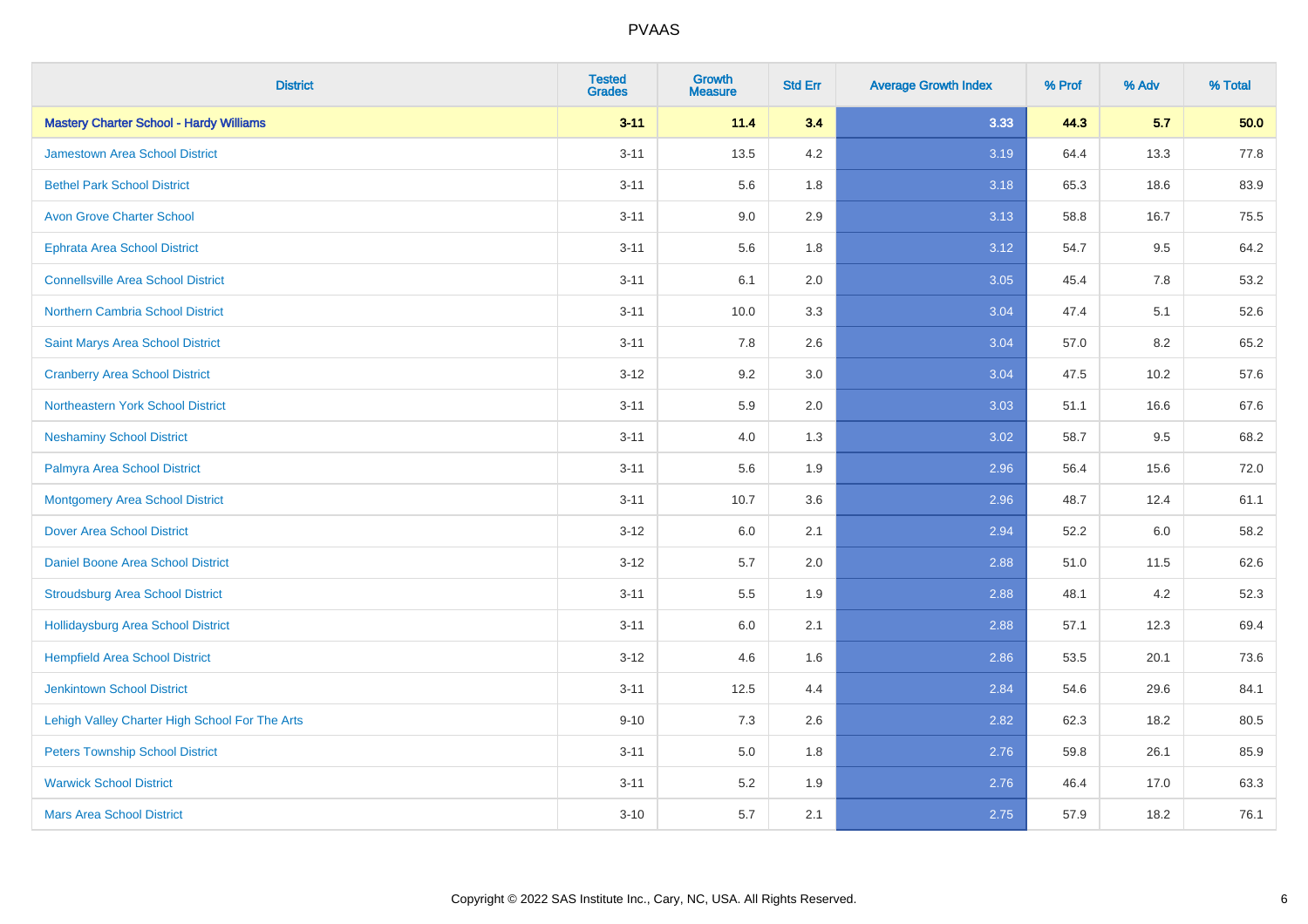| <b>District</b>                                | <b>Tested</b><br><b>Grades</b> | <b>Growth</b><br><b>Measure</b> | <b>Std Err</b> | <b>Average Growth Index</b> | % Prof | % Adv | % Total |
|------------------------------------------------|--------------------------------|---------------------------------|----------------|-----------------------------|--------|-------|---------|
| <b>Mastery Charter School - Hardy Williams</b> | $3 - 11$                       | 11.4                            | 3.4            | 3.33                        | 44.3   | 5.7   | 50.0    |
| <b>Homer-Center School District</b>            | $3 - 11$                       | 9.7                             | 3.6            | 2.70                        | 45.1   | 17.2  | 62.3    |
| Multicultural Academy Charter School           | $9 - 11$                       | 9.5                             | 3.5            | 2.69                        | 22.0   | 0.0   | 22.0    |
| <b>Wyalusing Area School District</b>          | $3-12$                         | 8.8                             | 3.3            | 2.68                        | 54.6   | 11.7  | 66.2    |
| <b>Spring Grove Area School District</b>       | $3 - 11$                       | 5.6                             | 2.1            | 2.68                        | 55.1   | 15.0  | 70.1    |
| <b>Kennett Consolidated School District</b>    | $3 - 11$                       | 4.8                             | 1.8            | 2.61                        | 52.5   | 10.7  | 63.2    |
| New Hope-Solebury School District              | $3 - 11$                       | 7.5                             | 2.9            | 2.57                        | 68.2   | 22.7  | 90.9    |
| <b>Penncrest School District</b>               | $3 - 11$                       | 5.7                             | 2.2            | 2.57                        | 47.2   | 7.1   | 54.3    |
| Renaissance Academy Charter School             | $3 - 11$                       | 8.3                             | 3.3            | 2.54                        | 45.6   | 22.8  | 68.4    |
| Northampton Area School District               | $3 - 11$                       | 4.0                             | 1.6            | 2.51                        | 52.3   | 10.8  | 63.1    |
| <b>Clarion Area School District</b>            | $3 - 11$                       | 10.3                            | 4.1            | 2.51                        | 45.4   | 14.6  | 60.0    |
| 21st Century Cyber Charter School              | $6 - 12$                       | 5.7                             | 2.3            | 2.50                        | 56.7   | 8.3   | 65.0    |
| <b>Shenandoah Valley School District</b>       | $3 - 11$                       | 9.7                             | 3.9            | 2.49                        | 28.3   | 5.0   | 33.3    |
| <b>Wilmington Area School District</b>         | $3 - 11$                       | 7.5                             | 3.0            | 2.48                        | 55.1   | 5.1   | 60.2    |
| <b>Bethlehem-Center School District</b>        | $3 - 10$                       | 8.1                             | 3.3            | 2.46                        | 35.1   | 1.4   | 36.5    |
| <b>Belmont Charter School</b>                  | $3 - 10$                       | 16.0                            | 6.5            | 2.45                        | 64.3   | 0.0   | 64.3    |
| <b>Belle Vernon Area School District</b>       | $3 - 11$                       | 6.5                             | 2.6            | 2.44                        | 55.6   | 11.1  | 66.7    |
| <b>Wattsburg Area School District</b>          | $3 - 11$                       | 6.5                             | 2.7            | 2.43                        | 42.7   | 7.6   | 50.3    |
| People For People Charter School               | $3 - 12$                       | 13.3                            | 5.5            | 2.43                        | 13.5   | 0.0   | 13.5    |
| <b>New Foundations Charter School</b>          | $3 - 11$                       | 5.4                             | 2.2            | 2.41                        | 47.2   | 2.5   | 49.8    |
| <b>Hampton Township School District</b>        | $3 - 11$                       | 5.1                             | 2.2            | 2.35                        | 54.0   | 28.2  | 82.2    |
| <b>Franklin Area School District</b>           | $3 - 11$                       | 6.6                             | 2.8            | 2.34                        | 48.2   | 4.5   | 52.7    |
| <b>Governor Mifflin School District</b>        | $3 - 11$                       | 4.1                             | 1.8            | 2.33                        | 42.5   | 7.2   | 49.7    |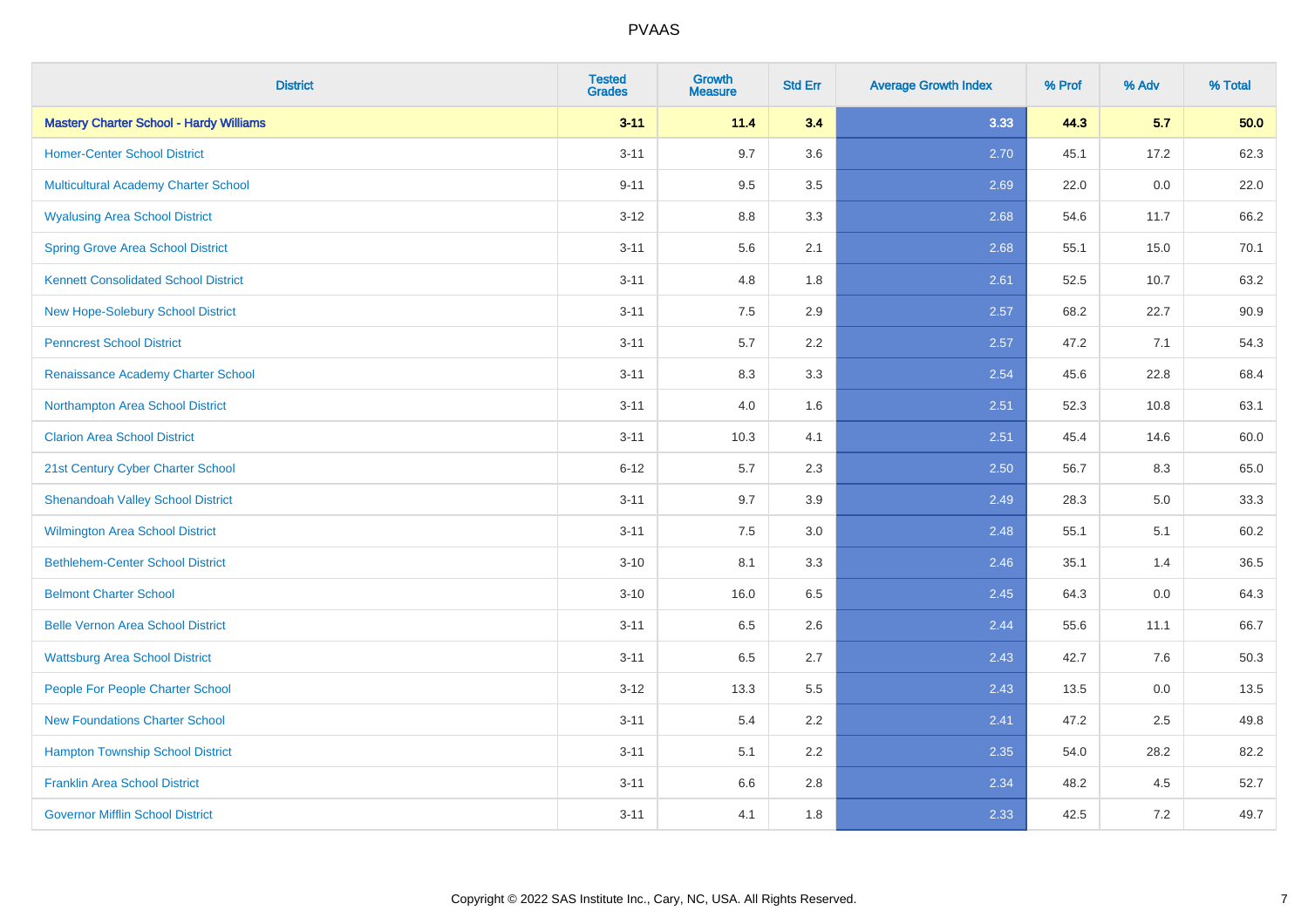| <b>District</b>                                        | <b>Tested</b><br><b>Grades</b> | <b>Growth</b><br><b>Measure</b> | <b>Std Err</b> | <b>Average Growth Index</b> | % Prof | % Adv | % Total |
|--------------------------------------------------------|--------------------------------|---------------------------------|----------------|-----------------------------|--------|-------|---------|
| <b>Mastery Charter School - Hardy Williams</b>         | $3 - 11$                       | 11.4                            | 3.4            | 3.33                        | 44.3   | 5.7   | 50.0    |
| <b>Collegium Charter School</b>                        | $3 - 10$                       | 5.9                             | 2.5            | 2.33                        | 38.1   | 7.9   | 46.0    |
| <b>Richland School District</b>                        | $3 - 11$                       | 6.7                             | 2.9            | 2.33                        | 62.2   | 19.2  | 81.4    |
| <b>Brookville Area School District</b>                 | $3 - 11$                       | 6.9                             | 3.0            | 2.30                        | 55.2   | 15.6  | 70.8    |
| <b>Wilson Area School District</b>                     | $3 - 11$                       | 6.0                             | 2.6            | 2.30                        | 48.7   | 8.5   | 57.2    |
| <b>Agora Cyber Charter School</b>                      | $3 - 11$                       | 5.8                             | 2.6            | 2.28                        | 42.8   | 6.6   | 49.4    |
| <b>Carbondale Area School District</b>                 | $3 - 10$                       | 7.4                             | 3.3            | 2.25                        | 56.6   | 2.6   | 59.2    |
| <b>Carlynton School District</b>                       | $3 - 11$                       | 7.3                             | 3.3            | 2.22                        | 41.0   | 10.5  | 51.6    |
| Lincoln Leadership Academy Charter School              | $3 - 12$                       | 14.2                            | 6.4            | 2.22                        | 23.5   | 0.0   | 23.5    |
| Pennsylvania Distance Learning Charter School          | $3 - 12$                       | 9.3                             | 4.2            | 2.22                        | 42.2   | 3.1   | 45.3    |
| <b>Allegheny Valley School District</b>                | $3 - 11$                       | 8.5                             | 3.9            | 2.17                        | 53.1   | 12.2  | 65.3    |
| Pennsylvania Leadership Charter School                 | $3 - 11$                       | 4.6                             | 2.2            | 2.13                        | 55.4   | 11.2  | 66.7    |
| Community Academy Of Philadelphia Charter School       | $3 - 11$                       | 5.8                             | 2.7            | 2.12                        | 26.7   | 0.9   | 27.6    |
| <b>Muhlenberg School District</b>                      | $3 - 10$                       | 4.0                             | 1.9            | 2.10                        | 34.2   | 2.6   | 36.8    |
| <b>Eastern Lancaster County School District</b>        | $3 - 12$                       | 4.5                             | 2.2            | 2.09                        | 46.3   | 11.4  | 57.6    |
| <b>Grove City Area School District</b>                 | $3 - 12$                       | 5.1                             | 2.4            | 2.09                        | 36.4   | 16.5  | 52.8    |
| <b>South Western School District</b>                   | $3 - 12$                       | 3.9                             | 1.9            | 2.08                        | 60.2   | 8.1   | 68.3    |
| <b>Keystone Oaks School District</b>                   | $3 - 11$                       | 5.5                             | 2.6            | 2.07                        | 53.2   | 12.1  | 65.4    |
| <b>Millcreek Township School District</b>              | $3 - 11$                       | 3.1                             | 1.5            | 2.06                        | 55.6   | 14.2  | 69.7    |
| <b>Coudersport Area School District</b>                | $3 - 11$                       | 7.7                             | 3.7            | 2.06                        | 55.7   | 8.2   | 63.9    |
| Dr Robert Ketterer Charter School Inc                  | $6 - 12$                       | 10.1                            | 5.0            | 2.04                        | 14.9   | 0.4   | 15.3    |
| <b>Chester Charter Scholars Academy Charter School</b> | $3 - 12$                       | 8.4                             | 4.1            | 2.03                        | 23.4   | 0.0   | 23.4    |
| <b>Blackhawk School District</b>                       | $3 - 11$                       | 4.7                             | 2.3            | 2.01                        | 55.8   | 8.8   | 64.6    |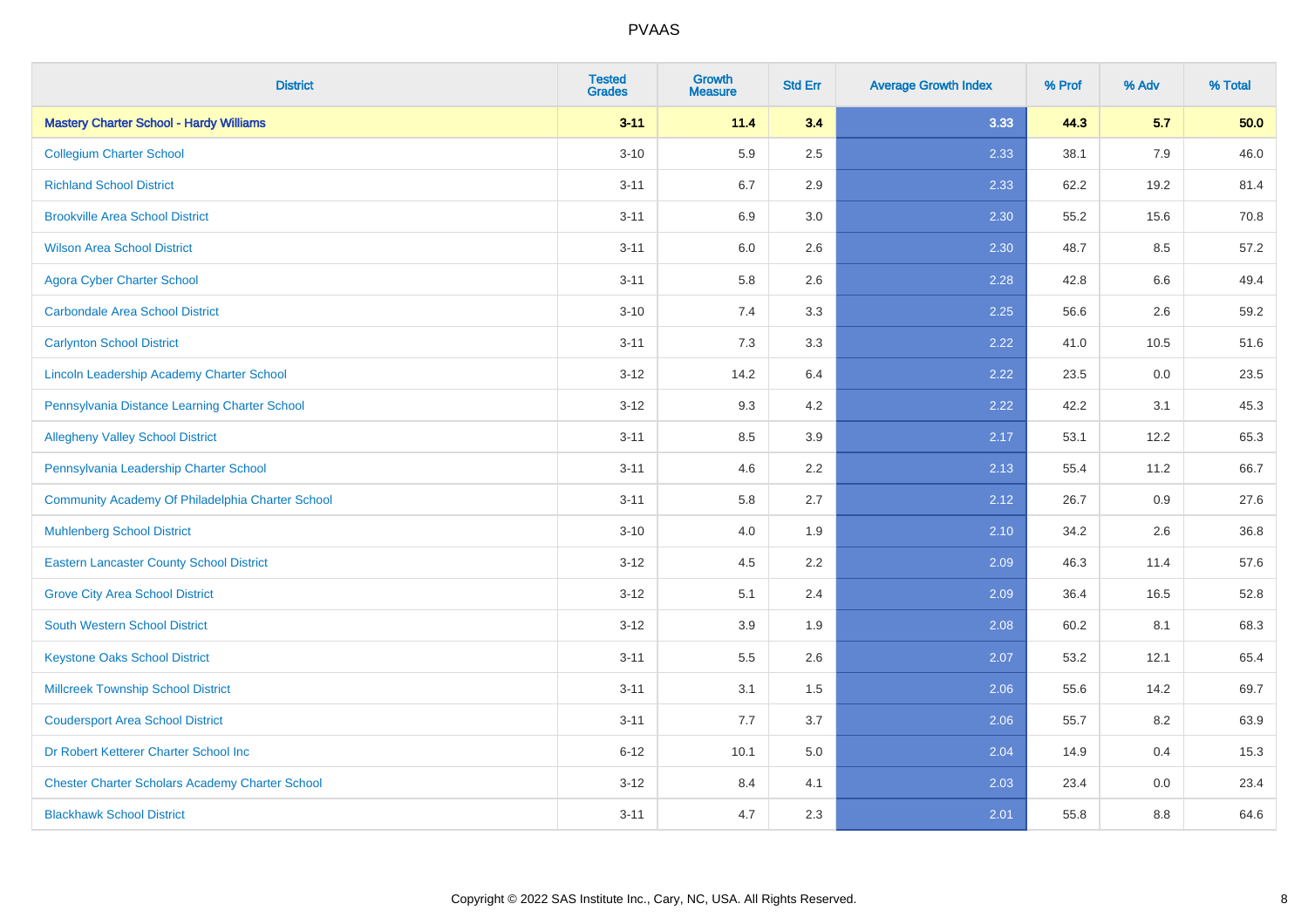| <b>District</b>                                 | <b>Tested</b><br><b>Grades</b> | <b>Growth</b><br><b>Measure</b> | <b>Std Err</b> | <b>Average Growth Index</b> | % Prof | % Adv | % Total |
|-------------------------------------------------|--------------------------------|---------------------------------|----------------|-----------------------------|--------|-------|---------|
| <b>Mastery Charter School - Hardy Williams</b>  | $3 - 11$                       | 11.4                            | 3.4            | 3.33                        | 44.3   | 5.7   | 50.0    |
| Altoona Area School District                    | $3 - 12$                       | 3.3                             | 1.6            | 1.99                        | 47.7   | 8.2   | 55.9    |
| <b>Central Valley School District</b>           | $3 - 10$                       | 4.8                             | 2.4            | 1.98                        | 56.9   | 9.0   | 65.9    |
| <b>West Allegheny School District</b>           | $3 - 12$                       | 4.0                             | 2.1            | 1.96                        | 63.1   | 15.7  | 78.8    |
| <b>Pottsville Area School District</b>          | $3 - 12$                       | 4.4                             | 2.3            | 1.94                        | 44.8   | 5.4   | 50.2    |
| <b>Beaver Area School District</b>              | $3 - 10$                       | 4.7                             | 2.4            | 1.94                        | 57.4   | 16.8  | 74.2    |
| <b>Western Wayne School District</b>            | $3 - 11$                       | 5.6                             | 2.9            | 1.93                        | 41.3   | 17.4  | 58.7    |
| <b>Steel Valley School District</b>             | $3 - 11$                       | 6.5                             | 3.4            | 1.89                        | 50.7   | 5.6   | 56.3    |
| <b>Sharon City School District</b>              | $3 - 11$                       | 4.9                             | 2.6            | 1.87                        | 48.2   | 5.3   | 53.4    |
| <b>Uniontown Area School District</b>           | $3 - 11$                       | 6.0                             | $3.2\,$        | 1.87                        | 62.4   | 5.9   | 68.2    |
| <b>Blacklick Valley School District</b>         | $3 - 11$                       | 8.0                             | 4.3            | 1.85                        | 34.1   | 0.0   | 34.1    |
| <b>Monessen City School District</b>            | $3 - 10$                       | 8.3                             | 4.5            | 1.85                        | 42.9   | 2.9   | 45.7    |
| <b>Hanover Public School District</b>           | $3 - 11$                       | 5.2                             | $2.8\,$        | 1.83                        | 52.2   | 14.4  | 66.7    |
| <b>Laurel Highlands School District</b>         | $3 - 11$                       | 4.3                             | 2.4            | 1.81                        | 44.9   | 9.6   | 54.5    |
| <b>Sto-Rox School District</b>                  | $3 - 10$                       | 6.6                             | 3.7            | 1.80                        | 13.4   | 0.0   | 13.4    |
| <b>York Academy Regional Charter School</b>     | $3 - 11$                       | 9.0                             | 5.0            | 1.79                        | 55.2   | 0.0   | 55.2    |
| <b>Salisbury Township School District</b>       | $3 - 11$                       | 6.3                             | 3.6            | 1.77                        | 46.2   | 6.6   | 52.8    |
| <b>Bentworth School District</b>                | $3 - 11$                       | 5.7                             | 3.2            | 1.75                        | 44.2   | 19.5  | 63.6    |
| <b>Northgate School District</b>                | $3 - 11$                       | 6.3                             | 3.6            | 1.73                        | 53.3   | 16.7  | 70.0    |
| <b>Reach Cyber Charter School</b>               | $3 - 11$                       | 8.1                             | 4.7            | 1.72                        | 42.4   | 4.6   | 47.0    |
| <b>Oswayo Valley School District</b>            | $3-12$                         | $8.5\,$                         | 5.0            | 1.68                        | 50.0   | 16.7  | 66.7    |
| <b>Central Bucks School District</b>            | $3 - 11$                       | 1.6                             | 0.9            | 1.66                        | 63.0   | 16.8  | 79.8    |
| <b>Allegheny-Clarion Valley School District</b> | $3 - 10$                       | 7.8                             | 4.7            | 1.65                        | 53.3   | 3.3   | 56.7    |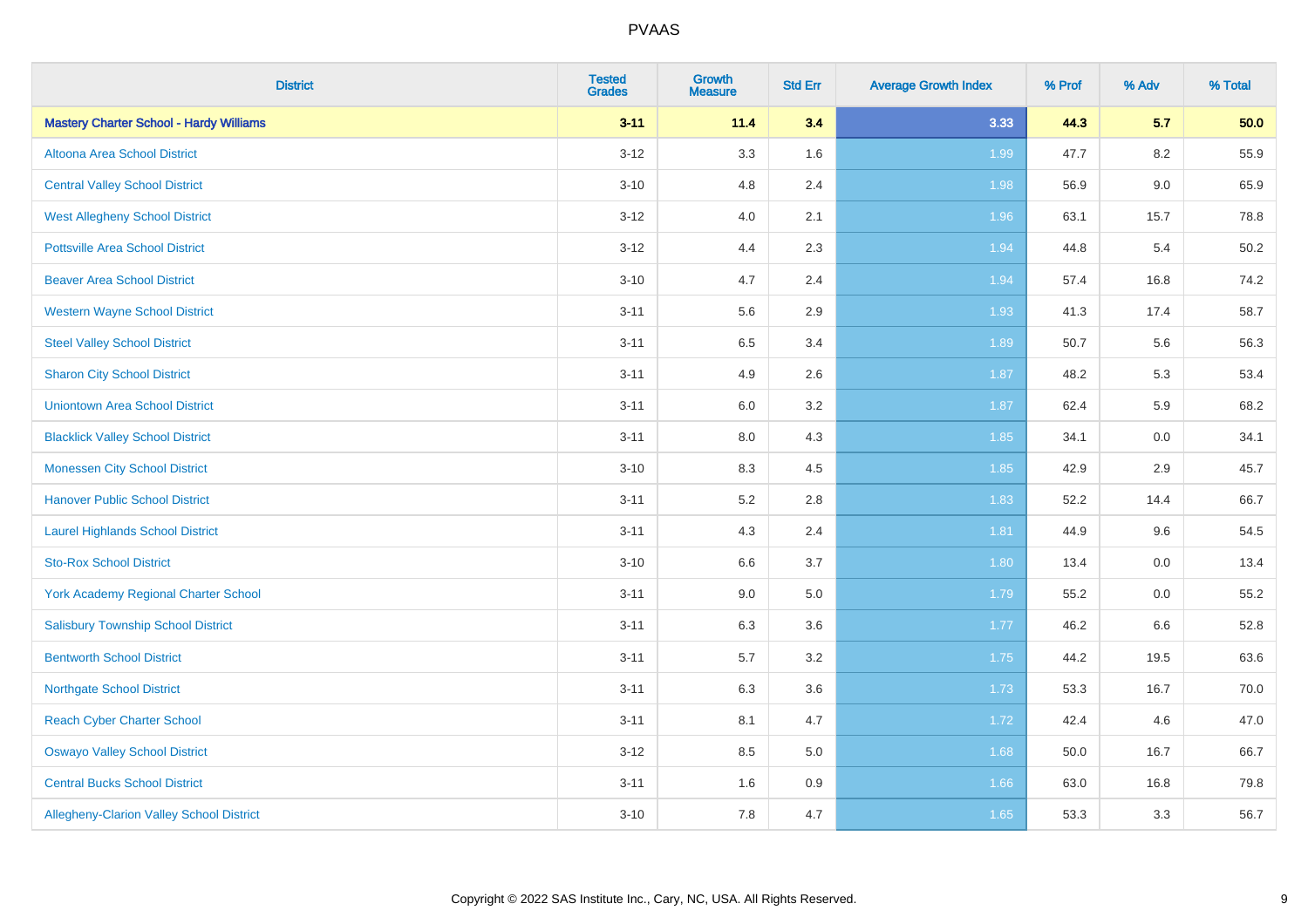| <b>District</b>                                    | <b>Tested</b><br><b>Grades</b> | <b>Growth</b><br><b>Measure</b> | <b>Std Err</b> | <b>Average Growth Index</b> | % Prof | % Adv | % Total |
|----------------------------------------------------|--------------------------------|---------------------------------|----------------|-----------------------------|--------|-------|---------|
| <b>Mastery Charter School - Hardy Williams</b>     | $3 - 11$                       | 11.4                            | 3.4            | 3.33                        | 44.3   | 5.7   | 50.0    |
| <b>Conrad Weiser Area School District</b>          | $3 - 11$                       | 3.6                             | 2.2            | 1.63                        | 52.1   | 2.1   | 54.2    |
| Millersburg Area School District                   | $3 - 11$                       | 6.2                             | 3.8            | 1.63                        | 51.8   | 7.4   | 59.3    |
| Esperanza Academy Charter School                   | $4 - 11$                       | 4.0                             | 2.5            | 1.61                        | 32.4   | 0.7   | 33.1    |
| <b>Hermitage School District</b>                   | $3 - 12$                       | 3.8                             | 2.4            | 1.60                        | 57.5   | 9.3   | 66.8    |
| <b>Pleasant Valley School District</b>             | $3 - 11$                       | 3.1                             | 2.0            | 1.57                        | 57.2   | 5.5   | 62.8    |
| <b>South Butler County School District</b>         | $3 - 10$                       | 3.9                             | 2.5            | 1.54                        | 53.1   | 16.6  | 69.7    |
| <b>Armstrong School District</b>                   | $3 - 11$                       | 2.6                             | 1.7            | 1.53                        | 51.5   | 6.1   | 57.6    |
| <b>Warrior Run School District</b>                 | $3 - 11$                       | 4.6                             | 3.0            | 1.51                        | 40.9   | 8.1   | 49.0    |
| <b>Burrell School District</b>                     | $3 - 11$                       | 4.5                             | 3.1            | 1.48                        | 58.5   | 13.8  | 72.3    |
| <b>Everett Area School District</b>                | $3 - 11$                       | 5.0                             | 3.4            | 1.47                        | 60.5   | 1.3   | 61.8    |
| <b>New Brighton Area School District</b>           | $3 - 11$                       | 4.6                             | 3.1            | 1.47                        | 60.9   | 5.8   | 66.7    |
| <b>Loyalsock Township School District</b>          | $3 - 12$                       | 4.2                             | 2.8            | 1.47                        | 54.3   | 2.1   | 56.4    |
| <b>Punxsutawney Area School District</b>           | $3 - 11$                       | 4.2                             | 2.9            | 1.45                        | 55.0   | 5.5   | 60.6    |
| <b>Towanda Area School District</b>                | $3 - 11$                       | 4.0                             | 2.8            | 1.44                        | 39.4   | 6.6   | 46.0    |
| <b>Methacton School District</b>                   | $3 - 11$                       | 2.5                             | 1.7            | 1.43                        | 62.5   | 16.4  | 79.0    |
| <b>Lincoln Park Performing Arts Charter School</b> | $7 - 11$                       | 3.6                             | 2.5            | 1.42                        | 59.6   | 14.7  | 74.3    |
| <b>KIPP Dubois Charter School</b>                  | $9 - 10$                       | 4.7                             | 3.3            | 1.40                        | 31.0   | 1.4   | 32.4    |
| Capital Area School for the Arts Charter School    | $9 - 11$                       | 5.8                             | 4.1            | 1.39                        | 59.3   | 18.6  | 78.0    |
| <b>West York Area School District</b>              | $3 - 12$                       | 3.2                             | 2.3            | 1.38                        | 53.8   | 4.4   | 58.2    |
| <b>MaST Community Charter School II</b>            | $3 - 10$                       | 4.4                             | 3.2            | 1.37                        | 28.4   | 3.4   | 31.8    |
| <b>Pottsgrove School District</b>                  | $3 - 11$                       | 2.8                             | 2.0            | 1.35                        | 44.0   | 10.0  | 53.9    |
| Mastery Charter School - Shoemaker Campus          | $7 - 10$                       | 4.1                             | 3.0            | 1.34                        | 20.9   | 3.3   | 24.2    |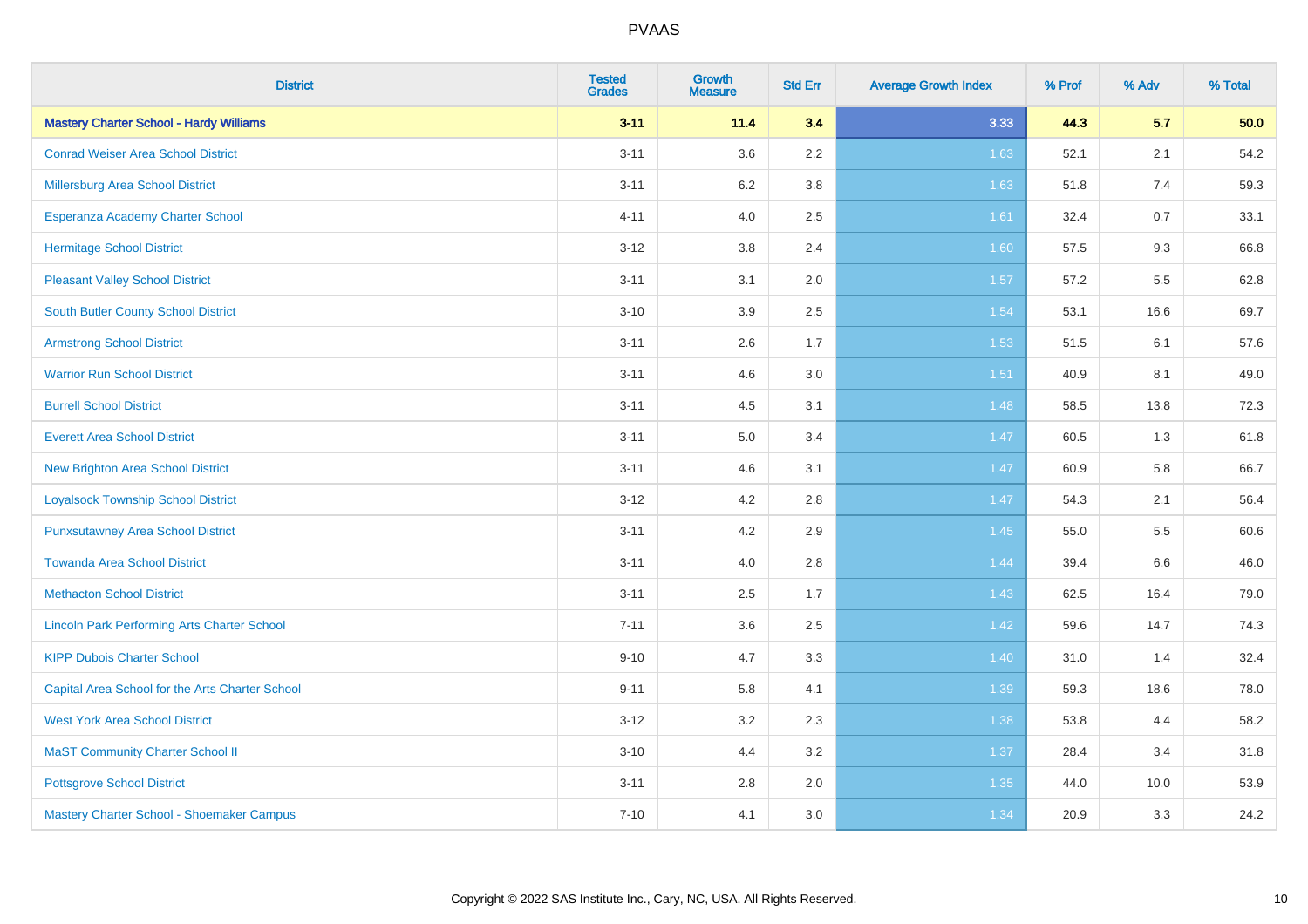| <b>District</b>                                | <b>Tested</b><br><b>Grades</b> | <b>Growth</b><br><b>Measure</b> | <b>Std Err</b> | <b>Average Growth Index</b> | % Prof | % Adv | % Total |
|------------------------------------------------|--------------------------------|---------------------------------|----------------|-----------------------------|--------|-------|---------|
| <b>Mastery Charter School - Hardy Williams</b> | $3 - 11$                       | 11.4                            | 3.4            | 3.33                        | 44.3   | 5.7   | 50.0    |
| <b>Ligonier Valley School District</b>         | $3 - 11$                       | 4.2                             | 3.1            | 1.34                        | 59.1   | 10.3  | 69.5    |
| <b>Spring Cove School District</b>             | $3 - 11$                       | 3.4                             | 2.5            | 1.33                        | 47.8   | 12.7  | 60.4    |
| <b>Fairview School District</b>                | $3 - 11$                       | 3.4                             | 2.6            | 1.32                        | 57.2   | 17.6  | 74.8    |
| <b>Donegal School District</b>                 | $3 - 12$                       | 3.1                             | 2.4            | 1.29                        | 60.6   | 9.1   | 69.7    |
| <b>Line Mountain School District</b>           | $3 - 11$                       | 4.1                             | 3.2            | 1.27                        | 52.9   | 9.2   | 62.1    |
| <b>Woodland Hills School District</b>          | $3 - 12$                       | 3.2                             | 2.6            | 1.22                        | 31.4   | 3.6   | 35.0    |
| <b>Halifax Area School District</b>            | $3 - 11$                       | 4.7                             | 3.9            | 1.22                        | 61.5   | 9.6   | 71.2    |
| <b>Port Allegany School District</b>           | $3 - 11$                       | 4.4                             | 3.6            | 1.21                        | 28.1   | 9.4   | 37.5    |
| <b>Shanksville-Stonycreek School District</b>  | $3 - 10$                       | 7.0                             | 5.9            | 1.20                        | 64.7   | 17.6  | 82.4    |
| <b>Central Cambria School District</b>         | $3 - 11$                       | 3.0                             | 2.5            | 1.17                        | 56.2   | 9.7   | 66.0    |
| Esperanza Cyber Charter School                 | $3 - 11$                       | 7.1                             | 6.1            | 1.16                        | 9.1    | 0.0   | 9.1     |
| <b>Tidioute Community Charter School</b>       | $3 - 11$                       | $5.7\,$                         | 5.1            | 1.11                        | 34.4   | 21.9  | 56.2    |
| Morrisville Borough School District            | $3 - 11$                       | 4.8                             | 4.3            | $1.10$                      | 30.2   | 2.3   | 32.6    |
| <b>Leechburg Area School District</b>          | $3 - 11$                       | 4.4                             | 4.0            | 1.09                        | 47.8   | 19.6  | 67.4    |
| Meyersdale Area School District                | $3 - 11$                       | 4.2                             | 4.0            | 1.07                        | 43.1   | 6.9   | 50.0    |
| <b>General Mclane School District</b>          | $3 - 11$                       | 3.1                             | 2.9            | 1.07                        | 62.3   | 4.9   | 67.2    |
| <b>Williamsport Area School District</b>       | $3 - 11$                       | 1.9                             | 1.8            | 1.04                        | 44.1   | 12.8  | 56.9    |
| <b>Franklin Regional School District</b>       | $3 - 11$                       | 2.0                             | 1.9            | 1.02                        | 66.7   | 15.5  | 82.1    |
| <b>Manheim Central School District</b>         | $3 - 11$                       | 2.1                             | 2.1            | $1.01$                      | 53.2   | 11.6  | 64.8    |
| <b>Tunkhannock Area School District</b>        | $3 - 11$                       | 2.3                             | 2.2            | 1.01                        | 44.9   | 9.6   | 54.6    |
| Mastery Charter School - Pickett Campus        | $6 - 10$                       | 5.6                             | 5.7            | 1.00                        | 27.8   | 0.0   | 27.8    |
| Lehigh Career & Technical Institute            | $10 - 12$                      | 5.6                             | 5.6            | 0.99                        | 78.3   | 0.0   | 78.3    |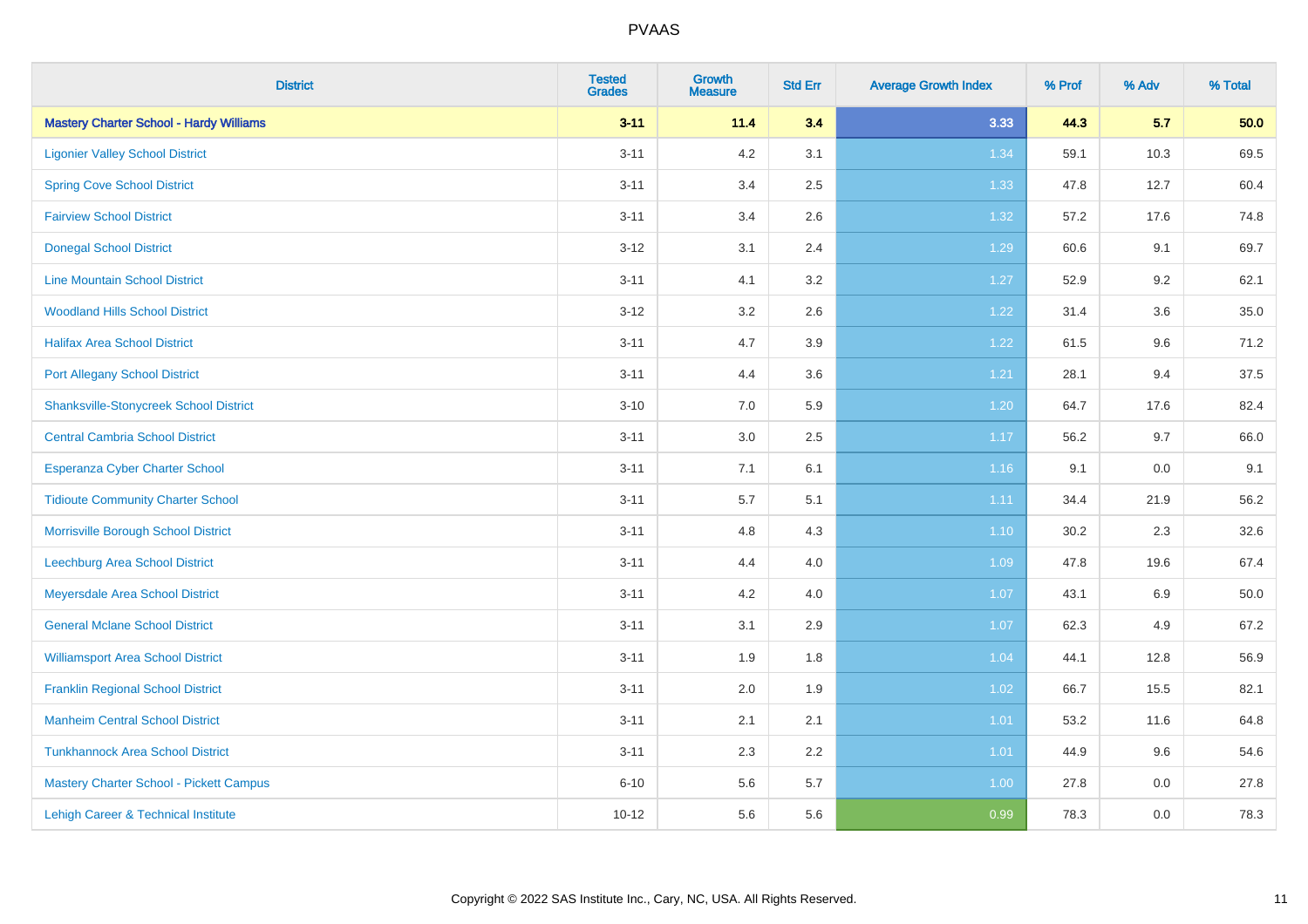| <b>District</b>                                | <b>Tested</b><br><b>Grades</b> | Growth<br><b>Measure</b> | <b>Std Err</b> | <b>Average Growth Index</b> | % Prof | % Adv | % Total |
|------------------------------------------------|--------------------------------|--------------------------|----------------|-----------------------------|--------|-------|---------|
| <b>Mastery Charter School - Hardy Williams</b> | $3 - 11$                       | 11.4                     | 3.4            | 3.33                        | 44.3   | 5.7   | 50.0    |
| <b>Bensalem Township School District</b>       | $3 - 11$                       | 1.6                      | 1.6            | 0.98                        | 38.8   | 8.3   | 47.1    |
| <b>Hopewell Area School District</b>           | $3 - 11$                       | 2.6                      | 2.7            | 0.97                        | 58.4   | 4.0   | 62.4    |
| <b>Berlin Brothersvalley School District</b>   | $3 - 11$                       | 4.0                      | 4.2            | 0.96                        | 48.8   | 14.0  | 62.8    |
| <b>Clairton City School District</b>           | $3 - 11$                       | 3.5                      | 3.7            | 0.95                        | 13.4   | 0.0   | 13.4    |
| <b>Lower Moreland Township School District</b> | $3 - 11$                       | 2.0                      | 2.2            | 0.95                        | 62.8   | 17.0  | 79.8    |
| <b>Baldwin-Whitehall School District</b>       | $3 - 11$                       | 1.8                      | 1.9            | 0.94                        | 58.6   | 8.6   | 67.1    |
| <b>Keystone School District</b>                | $3 - 11$                       | 3.1                      | 3.3            | 0.94                        | 50.6   | 6.5   | 57.1    |
| <b>Bedford Area School District</b>            | $3 - 11$                       | 2.5                      | 2.6            | 0.93                        | 48.5   | 10.0  | 58.5    |
| Northwestern Lehigh School District            | $3 - 11$                       | 2.2                      | 2.3            | 0.93                        | 53.3   | 9.7   | 63.0    |
| West Jefferson Hills School District           | $3 - 11$                       | 1.8                      | 2.1            | 0.88                        | 55.7   | 20.8  | 76.4    |
| South Fayette Township School District         | $3 - 11$                       | 1.7                      | 2.0            | 0.88                        | 61.0   | 26.5  | 87.6    |
| North Clarion County School District           | $3 - 12$                       | 3.7                      | 4.3            | 0.85                        | 67.5   | 15.0  | 82.5    |
| <b>Marple Newtown School District</b>          | $3 - 11$                       | 2.0                      | 2.4            | 0.81                        | 57.6   | 12.8  | 70.4    |
| <b>Mcguffey School District</b>                | $3 - 11$                       | 2.1                      | 2.6            | 0.81                        | 57.7   | 3.1   | 60.8    |
| Camp Hill School District                      | $3 - 12$                       | 2.3                      | 3.0            | 0.78                        | 53.6   | 17.5  | 71.1    |
| Urban Pathways 6-12 Charter School             | $6 - 11$                       | 4.8                      | 6.4            | 0.75                        | 28.6   | 0.0   | 28.6    |
| Southeastern Greene School District            | $3 - 10$                       | 3.3                      | 4.6            | 0.72                        | 57.6   | 6.1   | 63.6    |
| <b>Harmony Area School District</b>            | $3 - 10$                       | 4.5                      | 6.3            | 0.72                        | 33.3   | 13.3  | 46.7    |
| <b>Athens Area School District</b>             | $3 - 11$                       | 1.6                      | 2.5            | 0.64                        | 46.9   | 7.6   | 54.5    |
| <b>United School District</b>                  | $3 - 11$                       | 2.1                      | 3.4            | 0.63                        | 60.3   | 6.6   | 66.9    |
| <b>Laurel School District</b>                  | $3 - 11$                       | 1.8                      | 3.1            | 0.59                        | 70.1   | 2.3   | 72.4    |
| <b>Commodore Perry School District</b>         | $3 - 11$                       | 3.2                      | 5.5            | 0.58                        | 58.3   | 0.0   | 58.3    |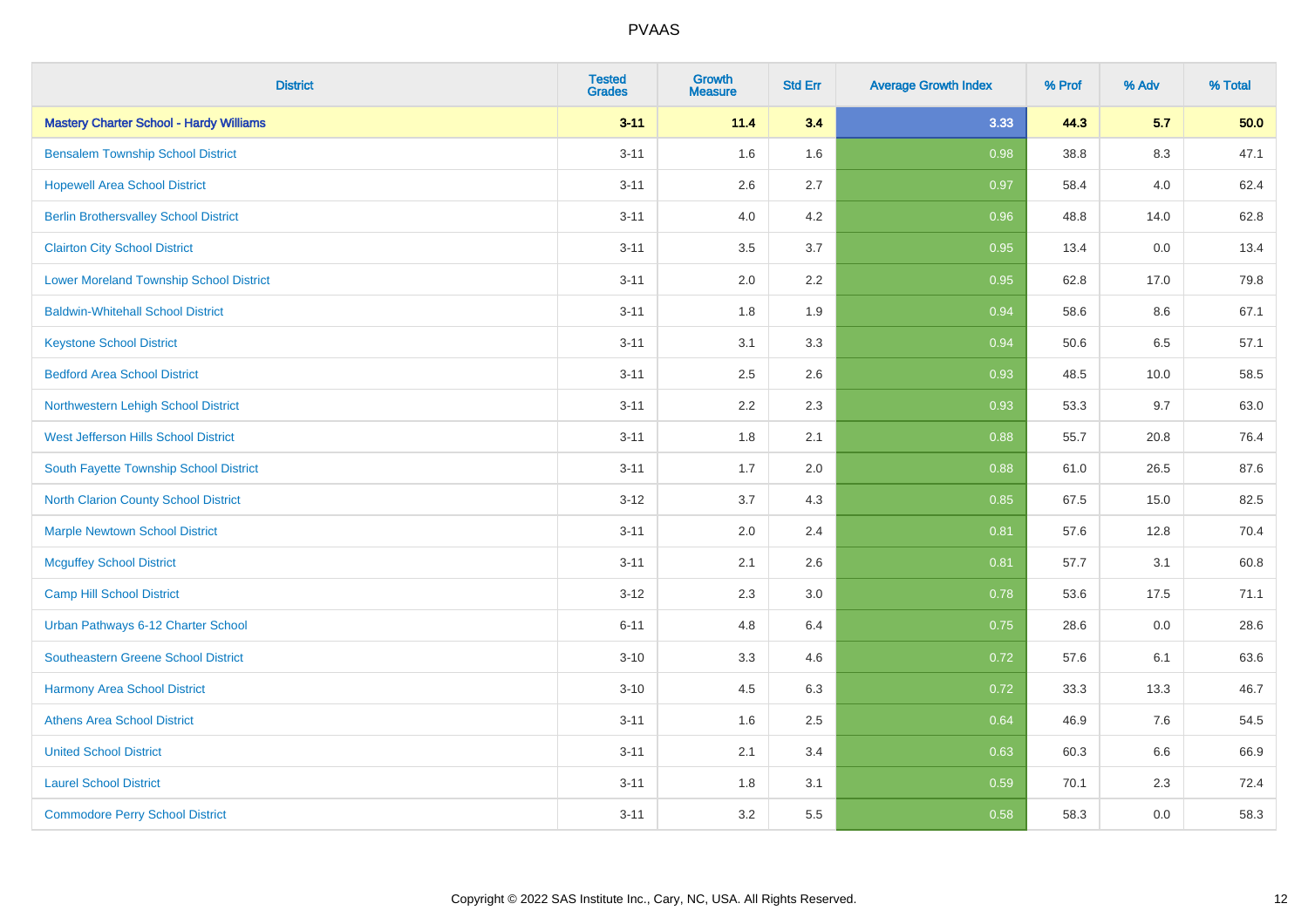| <b>District</b>                                | <b>Tested</b><br><b>Grades</b> | <b>Growth</b><br><b>Measure</b> | <b>Std Err</b> | <b>Average Growth Index</b> | % Prof | % Adv | % Total |
|------------------------------------------------|--------------------------------|---------------------------------|----------------|-----------------------------|--------|-------|---------|
| <b>Mastery Charter School - Hardy Williams</b> | $3 - 11$                       | 11.4                            | 3.4            | 3.33                        | 44.3   | 5.7   | 50.0    |
| <b>Forbes Road School District</b>             | $3 - 11$                       | $2.8\,$                         | 5.1            | 0.56                        | 41.4   | 10.3  | 51.7    |
| <b>Schuylkill Valley School District</b>       | $3 - 11$                       | 1.4                             | 2.5            | 0.56                        | 55.1   | 10.2  | 65.3    |
| <b>Union School District</b>                   | $3 - 12$                       | 2.3                             | 4.2            | 0.54                        | 32.6   | 7.0   | 39.5    |
| <b>Radnor Township School District</b>         | $3 - 12$                       | 1.0                             | 2.1            | 0.50                        | 65.0   | 23.2  | 88.2    |
| <b>Hanover Area School District</b>            | $3 - 11$                       | 2.2                             | 4.6            | 0.48                        | 42.9   | 5.7   | 48.6    |
| <b>Purchase Line School District</b>           | $3 - 12$                       | 1.7                             | 3.5            | 0.47                        | 43.1   | 5.4   | 48.5    |
| <b>Upper Adams School District</b>             | $3 - 11$                       | 1.3                             | 2.9            | 0.47                        | 55.2   | 8.6   | 63.8    |
| <b>Roberto Clemente Charter School</b>         | $3 - 12$                       | 2.2                             | 4.9            | 0.45                        | 27.5   | 5.0   | 32.5    |
| <b>Union Area School District</b>              | $3 - 11$                       | 1.9                             | 4.3            | 0.44                        | 61.5   | 0.0   | 61.5    |
| Mastery Charter High School-Lenfest Campus     | $7 - 11$                       | 2.5                             | 5.7            | 0.43                        | 40.0   | 0.0   | 40.0    |
| <b>Galeton Area School District</b>            | $3 - 11$                       | 2.2                             | 5.3            | 0.42                        | 41.3   | 4.4   | 45.6    |
| <b>Newport School District</b>                 | $3 - 12$                       | 1.4                             | 3.5            | 0.41                        | 51.5   | 10.3  | 61.8    |
| <b>Tussey Mountain School District</b>         | $3 - 12$                       | 1.5                             | 3.7            | 0.40                        | 38.6   | 1.8   | 40.4    |
| South Eastern School District                  | $3 - 11$                       | 0.9                             | 2.4            | 0.39                        | 54.8   | 6.6   | 61.4    |
| <b>Gateway School District</b>                 | $3 - 11$                       | 0.8                             | 2.2            | 0.38                        | 52.1   | 13.8  | 65.9    |
| <b>Wallingford-Swarthmore School District</b>  | $3 - 10$                       | 0.9                             | 2.4            | 0.38                        | 64.4   | 22.7  | 87.1    |
| <b>Lakeland School District</b>                | $3 - 11$                       | 1.1                             | 2.8            | 0.38                        | 48.6   | 3.7   | 52.3    |
| <b>Lower Dauphin School District</b>           | $3 - 11$                       | 0.6                             | 1.9            | 0.33                        | 49.2   | 12.6  | 61.8    |
| <b>Wyomissing Area School District</b>         | $3 - 12$                       | 0.8                             | 2.6            | 0.33                        | 55.7   | 17.6  | 73.3    |
| <b>Mastery Charter School - Thomas Campus</b>  | $3 - 10$                       | 2.1                             | $6.2\,$        | 0.33                        | 28.6   | 0.0   | 28.6    |
| Lehigh Valley Academy Regional Charter School  | $3 - 11$                       | 0.7                             | 2.3            | 0.32                        | 46.3   | 5.0   | 51.4    |
| <b>Greater Latrobe School District</b>         | $3 - 11$                       | 0.6                             | 1.9            | 0.31                        | 55.5   | 14.1  | 69.5    |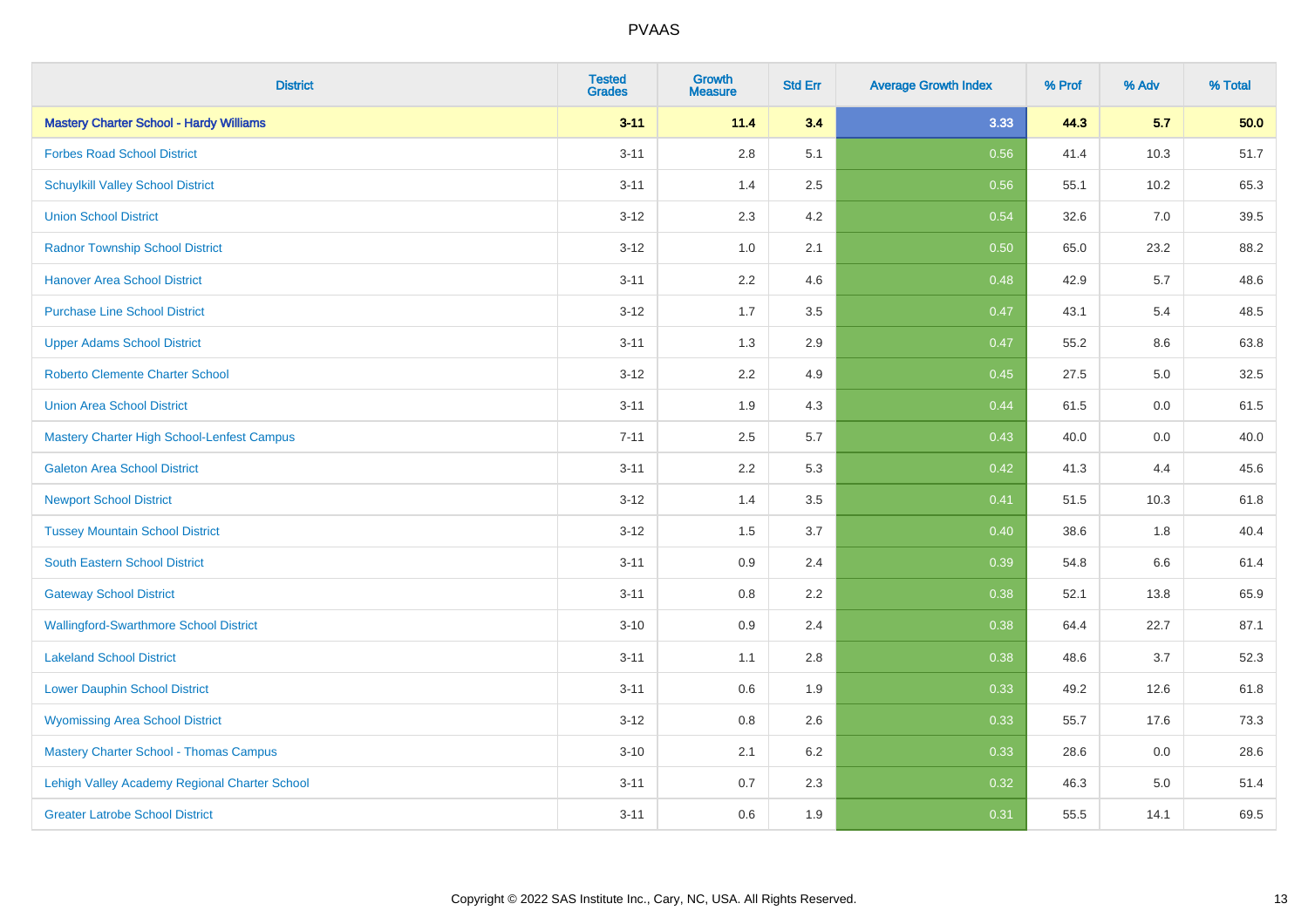| <b>District</b>                                | <b>Tested</b><br><b>Grades</b> | Growth<br><b>Measure</b> | <b>Std Err</b> | <b>Average Growth Index</b> | % Prof | % Adv   | % Total |
|------------------------------------------------|--------------------------------|--------------------------|----------------|-----------------------------|--------|---------|---------|
| <b>Mastery Charter School - Hardy Williams</b> | $3 - 11$                       | 11.4                     | 3.4            | 3.33                        | 44.3   | 5.7     | 50.0    |
| <b>Greenville Area School District</b>         | $3 - 11$                       | 0.7                      | 2.9            | 0.26                        | 53.4   | 6.9     | 60.3    |
| <b>Bloomsburg Area School District</b>         | $3 - 10$                       | 0.7                      | 3.0            | 0.23                        | 55.9   | 11.8    | 67.6    |
| <b>Jersey Shore Area School District</b>       | $3 - 11$                       | 0.5                      | 2.6            | 0.21                        | 47.1   | 9.2     | 56.2    |
| <b>Reynolds School District</b>                | $3 - 10$                       | 0.5                      | 3.4            | 0.16                        | 52.1   | 7.0     | 59.2    |
| <b>Brockway Area School District</b>           | $3 - 11$                       | 0.6                      | 3.6            | 0.16                        | 49.2   | 7.7     | 56.9    |
| Northern Lebanon School District               | $3 - 11$                       | 0.4                      | 2.5            | 0.15                        | 28.0   | 3.0     | 31.0    |
| <b>Danville Area School District</b>           | $3 - 11$                       | 0.4                      | 2.6            | 0.15                        | 57.4   | 18.4    | 75.7    |
| <b>Smethport Area School District</b>          | $3 - 12$                       | 0.6                      | 3.9            | 0.15                        | 37.0   | 1.8     | 38.9    |
| Insight PA Cyber Charter School                | $3 - 11$                       | 0.7                      | 5.7            | 0.12                        | 50.0   | 4.8     | 54.8    |
| <b>Hempfield School District</b>               | $3 - 11$                       | 0.1                      | 1.4            | 0.08                        | 58.2   | 9.9     | 68.2    |
| <b>West Branch Area School District</b>        | $3 - 11$                       | 0.2                      | 3.8            | 0.05                        | 47.2   | 1.9     | 49.1    |
| East Stroudsburg Area School District          | $3 - 11$                       | 0.1                      | 1.6            | 0.05                        | 45.8   | $7.8\,$ | 53.6    |
| <b>Wilkes-Barre Area School District</b>       | $3 - 11$                       | 0.1                      | 3.2            | 0.02                        | 35.5   | 5.4     | 40.9    |
| <b>Susquenita School District</b>              | $3 - 11$                       | $-0.1$                   | 2.8            | $-0.01$                     | 47.7   | 10.1    | 57.8    |
| <b>Penn Cambria School District</b>            | $3 - 11$                       | $-0.0$                   | 2.7            | $-0.01$                     | 61.5   | 7.7     | 69.2    |
| <b>Kutztown Area School District</b>           | $3 - 12$                       | $-0.2$                   | 3.2            | $-0.05$                     | 55.4   | 13.3    | 68.7    |
| <b>Avella Area School District</b>             | $3 - 12$                       | $-0.3$                   | 4.7            | $-0.05$                     | 49.3   | 14.5    | 63.8    |
| <b>Mercer Area School District</b>             | $3 - 11$                       | $-0.2$                   | 3.3            | $-0.06$                     | 56.0   | 8.0     | 64.0    |
| <b>Warren County School District</b>           | $3 - 11$                       | $-0.1$                   | 1.8            | $-0.06$                     | 37.2   | 5.3     | 42.6    |
| <b>Chester-Upland School District</b>          | $3 - 11$                       | $-0.3$                   | 2.7            | $-0.09$                     | 13.8   | 0.8     | 14.6    |
| New Kensington-Arnold School District          | $3 - 11$                       | $-0.4$                   | 3.8            | $-0.10$                     | 40.7   | 3.7     | 44.4    |
| <b>Blue Ridge School District</b>              | $3 - 11$                       | $-0.5$                   | 3.6            | $-0.12$                     | 44.6   | 3.1     | 47.7    |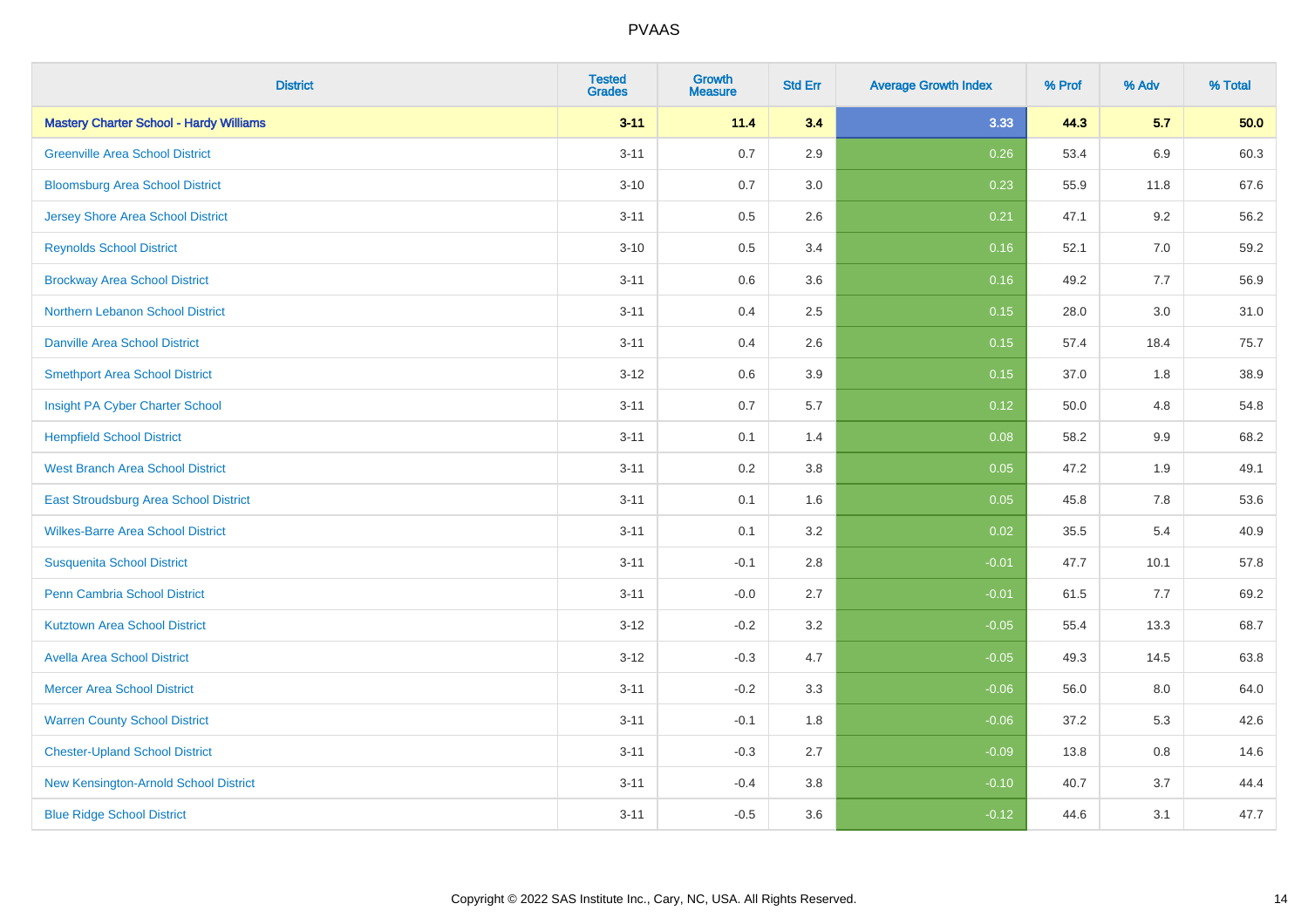| <b>District</b>                                    | <b>Tested</b><br><b>Grades</b> | <b>Growth</b><br><b>Measure</b> | <b>Std Err</b> | <b>Average Growth Index</b> | % Prof | % Adv | % Total |
|----------------------------------------------------|--------------------------------|---------------------------------|----------------|-----------------------------|--------|-------|---------|
| <b>Mastery Charter School - Hardy Williams</b>     | $3 - 11$                       | 11.4                            | 3.4            | 3.33                        | 44.3   | 5.7   | 50.0    |
| <b>Central Fulton School District</b>              | $3 - 11$                       | $-0.5$                          | 3.5            | $-0.14$                     | 51.4   | 8.6   | 60.0    |
| <b>Otto-Eldred School District</b>                 | $3 - 11$                       | $-0.7$                          | 4.2            | $-0.15$                     | 56.2   | 6.2   | 62.5    |
| <b>Oley Valley School District</b>                 | $3 - 11$                       | $-0.4$                          | 2.8            | $-0.15$                     | 43.1   | 12.9  | 56.0    |
| Philadelphia Electrical & Tech Charter High School | $10 - 10$                      | $-0.5$                          | 2.9            | $-0.15$                     | 8.8    | 0.0   | 8.8     |
| <b>Bellefonte Area School District</b>             | $3 - 11$                       | $-0.4$                          | 2.2            | $-0.17$                     | 47.6   | 10.6  | 58.2    |
| <b>Southern Lehigh School District</b>             | $3 - 11$                       | $-0.4$                          | 2.3            | $-0.17$                     | 66.1   | 11.9  | 78.0    |
| <b>Crestwood School District</b>                   | $3 - 11$                       | $-0.4$                          | 2.4            | $-0.17$                     | 57.4   | 17.0  | 74.4    |
| <b>Achievement House Charter School</b>            | $7 - 11$                       | $-0.7$                          | 4.0            | $-0.17$                     | 32.5   | 2.6   | 35.1    |
| <b>Millville Area School District</b>              | $3 - 12$                       | $-0.9$                          | 4.7            | $-0.18$                     | 51.4   | 5.4   | 56.8    |
| <b>Mount Carmel Area School District</b>           | $3 - 11$                       | $-0.6$                          | 3.1            | $-0.18$                     | 45.3   | 2.1   | 47.4    |
| <b>Westinghouse Arts Academy Charter School</b>    | $9 - 10$                       | $-0.7$                          | 3.6            | $-0.19$                     | 59.2   | 8.4   | 67.6    |
| <b>Panther Valley School District</b>              | $3 - 12$                       | $-0.6$                          | 3.3            | $-0.19$                     | 47.9   | 4.3   | 52.1    |
| <b>Harrisburg City School District</b>             | $3 - 11$                       | $-0.4$                          | 2.1            | $-0.19$                     | 15.1   | 0.4   | 15.5    |
| <b>Girard School District</b>                      | $3 - 11$                       | $-0.6$                          | 2.7            | $-0.22$                     | 53.9   | 15.6  | 69.6    |
| <b>Lakeview School District</b>                    | $3 - 11$                       | $-0.9$                          | 3.7            | $-0.24$                     | 60.3   | 3.2   | 63.5    |
| <b>Glendale School District</b>                    | $3 - 10$                       | $-0.9$                          | 3.7            | $-0.24$                     | 50.0   | 5.4   | 55.4    |
| <b>Penn Manor School District</b>                  | $3 - 11$                       | $-0.4$                          | 1.6            | $-0.25$                     | 51.9   | 12.6  | 64.5    |
| <b>Tuscarora School District</b>                   | $3 - 11$                       | $-0.6$                          | 2.3            | $-0.27$                     | 45.1   | 8.1   | 53.2    |
| <b>Cornell School District</b>                     | $3 - 11$                       | $-1.6$                          | 5.0            | $-0.32$                     | 33.8   | 1.5   | 35.4    |
| <b>Albert Gallatin Area School District</b>        | $3 - 11$                       | $-0.8$                          | 2.4            | $-0.32$                     | 54.5   | 10.0  | 64.6    |
| Hope For Hyndman Charter School                    | $3 - 11$                       | $-2.0$                          | 6.1            | $-0.32$                     | 33.3   | 0.0   | 33.3    |
| <b>Palmerton Area School District</b>              | $3 - 11$                       | $-1.2$                          | 3.0            | $-0.39$                     | 57.4   | 5.0   | 62.4    |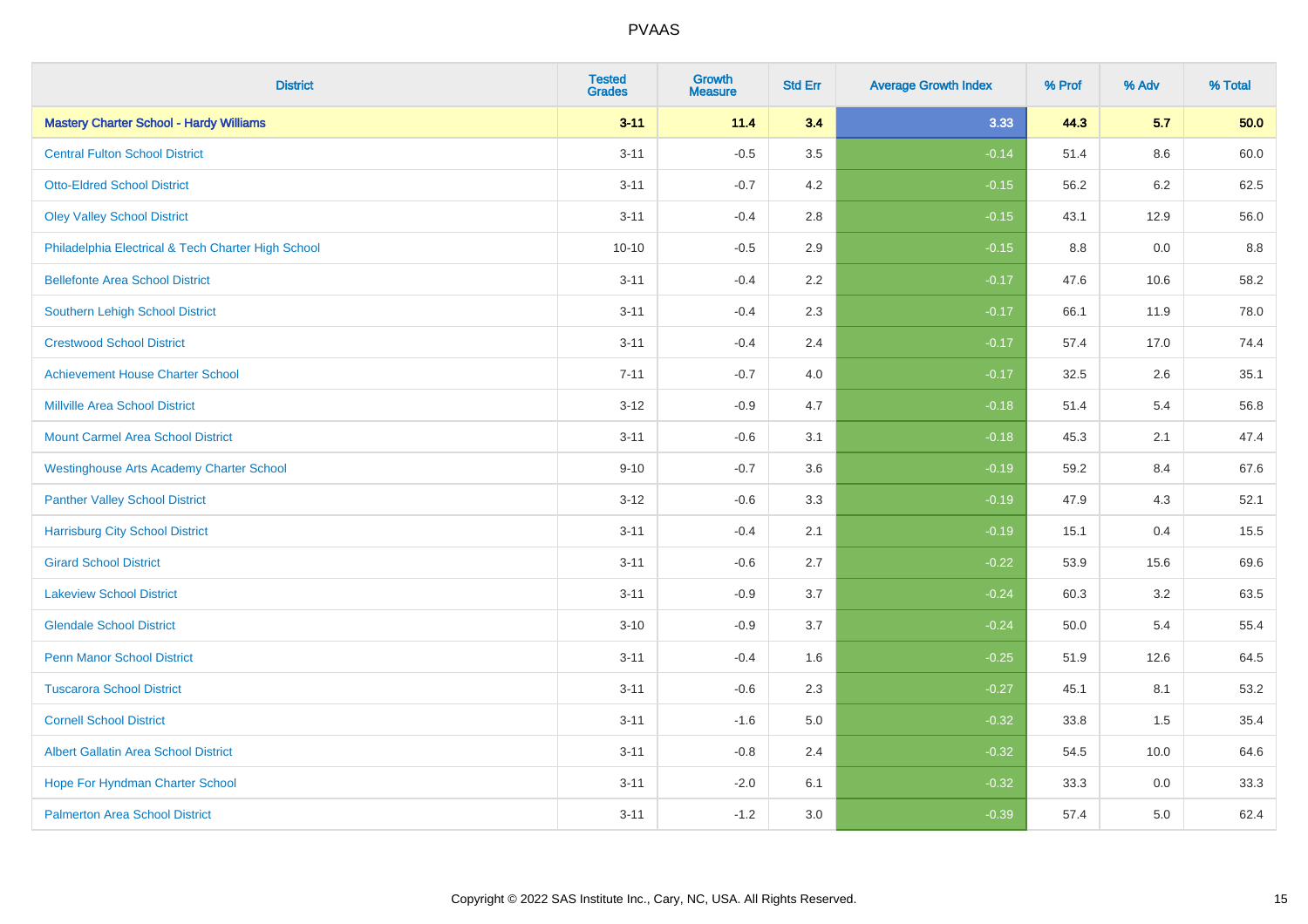| <b>District</b>                                         | <b>Tested</b><br><b>Grades</b> | <b>Growth</b><br><b>Measure</b> | <b>Std Err</b> | <b>Average Growth Index</b> | % Prof | % Adv   | % Total |
|---------------------------------------------------------|--------------------------------|---------------------------------|----------------|-----------------------------|--------|---------|---------|
| <b>Mastery Charter School - Hardy Williams</b>          | $3 - 11$                       | 11.4                            | 3.4            | 3.33                        | 44.3   | 5.7     | 50.0    |
| <b>Bellwood-Antis School District</b>                   | $3 - 10$                       | $-1.2$                          | 3.2            | $-0.39$                     | 55.1   | 10.1    | 65.2    |
| <b>Sharpsville Area School District</b>                 | $3 - 11$                       | $-1.4$                          | 3.5            | $-0.40$                     | 55.2   | 13.4    | 68.7    |
| North Schuylkill School District                        | $3 - 11$                       | $-1.0$                          | 2.4            | $-0.42$                     | 41.8   | 5.1     | 46.8    |
| <b>Bangor Area School District</b>                      | $3 - 12$                       | $-0.9$                          | 2.0            | $-0.43$                     | 44.3   | 4.7     | 49.0    |
| <b>Shaler Area School District</b>                      | $3 - 11$                       | $-0.8$                          | 1.9            | $-0.43$                     | 49.1   | 9.6     | 58.7    |
| <b>Conewago Valley School District</b>                  | $3 - 12$                       | $-0.9$                          | 2.0            | $-0.45$                     | 51.7   | 9.6     | 61.3    |
| <b>Elizabethtown Area School District</b>               | $3 - 12$                       | $-0.9$                          | 1.9            | $-0.47$                     | 50.0   | 11.2    | 61.2    |
| Center For Student Learning Charter School At Pennsbury | $6 - 12$                       | $-2.9$                          | 6.1            | $-0.47$                     | 42.9   | 0.0     | 42.9    |
| South Side Area School District                         | $3 - 11$                       | $-1.6$                          | 3.3            | $-0.48$                     | 50.0   | 6.8     | 56.8    |
| <b>Wyoming Area School District</b>                     | $3 - 10$                       | $-1.3$                          | 2.6            | $-0.50$                     | 53.8   | 10.8    | 64.6    |
| <b>Canon-Mcmillan School District</b>                   | $3 - 11$                       | $-0.8$                          | 1.6            | $-0.50$                     | 58.7   | 15.9    | 74.6    |
| <b>Central Greene School District</b>                   | $3 - 11$                       | $-1.6$                          | 2.8            | $-0.55$                     | 54.2   | $2.8\,$ | 57.0    |
| <b>Mid Valley School District</b>                       | $3 - 10$                       | $-1.7$                          | 3.0            | $-0.55$                     | 45.1   | 7.8     | 52.9    |
| <b>Manheim Township School District</b>                 | $3 - 12$                       | $-0.9$                          | 1.6            | $-0.58$                     | 53.2   | 15.5    | 68.7    |
| <b>Clarion-Limestone Area School District</b>           | $3 - 12$                       | $-2.5$                          | 4.1            | $-0.60$                     | 56.8   | $6.8\,$ | 63.6    |
| <b>Burgettstown Area School District</b>                | $3 - 11$                       | $-2.1$                          | 3.4            | $-0.62$                     | 50.0   | 1.4     | 51.4    |
| <b>Susquehanna Community School District</b>            | $3 - 11$                       | $-2.8$                          | 4.2            | $-0.66$                     | 49.4   | 6.9     | 56.3    |
| <b>Fannett-Metal School District</b>                    | $3 - 11$                       | $-3.4$                          | 5.1            | $-0.67$                     | 38.7   | 8.1     | 46.8    |
| <b>Cheltenham School District</b>                       | $3 - 11$                       | $-1.4$                          | 2.1            | $-0.67$                     | 46.1   | 10.0    | 56.1    |
| <b>North Pocono School District</b>                     | $3 - 11$                       | $-2.3$                          | 3.4            | $-0.68$                     | 52.0   | 16.4    | 68.5    |
| Mt Lebanon School District                              | $3 - 11$                       | $-1.0$                          | 1.5            | $-0.70$                     | 61.9   | 24.0    | 85.9    |
| <b>Lehighton Area School District</b>                   | $3 - 11$                       | $-1.6$                          | 2.3            | $-0.70$                     | 51.1   | 5.6     | 56.7    |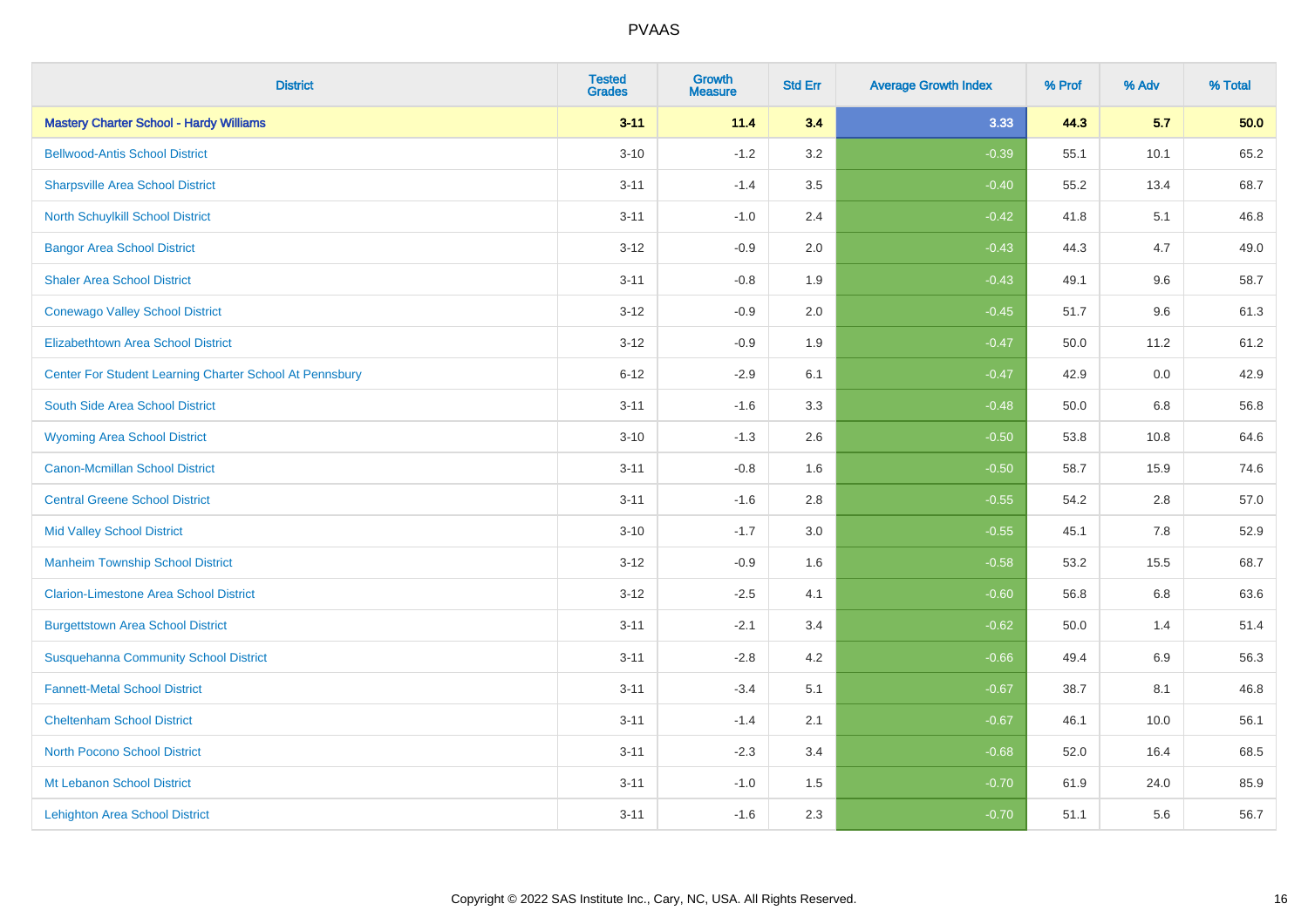| <b>District</b>                                | <b>Tested</b><br><b>Grades</b> | <b>Growth</b><br><b>Measure</b> | <b>Std Err</b> | <b>Average Growth Index</b> | % Prof | % Adv | % Total |
|------------------------------------------------|--------------------------------|---------------------------------|----------------|-----------------------------|--------|-------|---------|
| <b>Mastery Charter School - Hardy Williams</b> | $3 - 11$                       | 11.4                            | 3.4            | 3.33                        | 44.3   | 5.7   | 50.0    |
| Huntingdon Area School District                | $3 - 11$                       | $-2.0$                          | 2.7            | $-0.72$                     | 36.8   | 10.3  | 47.0    |
| <b>Bald Eagle Area School District</b>         | $3 - 11$                       | $-2.1$                          | 2.7            | $-0.75$                     | 48.4   | 9.4   | 57.7    |
| <b>Turkeyfoot Valley Area School District</b>  | $3 - 12$                       | $-4.3$                          | 5.6            | $-0.76$                     | 22.0   | 5.1   | 27.1    |
| <b>Gillingham Charter School</b>               | $3 - 11$                       | $-4.4$                          | 5.6            | $-0.77$                     | 20.8   | 8.3   | 29.2    |
| <b>Conemaugh Valley School District</b>        | $3 - 12$                       | $-3.2$                          | 4.1            | $-0.78$                     | 48.2   | 5.6   | 53.7    |
| <b>Northeast Bradford School District</b>      | $3 - 10$                       | $-3.1$                          | 4.0            | $-0.78$                     | 33.9   | 3.4   | 37.3    |
| <b>Shenango Area School District</b>           | $3 - 11$                       | $-2.6$                          | 3.3            | $-0.79$                     | 50.6   | 13.9  | 64.6    |
| <b>Lebanon School District</b>                 | $3 - 11$                       | $-1.6$                          | 1.9            | $-0.80$                     | 24.4   | 2.6   | 27.0    |
| <b>Forest Area School District</b>             | $3 - 11$                       | $-4.4$                          | 5.4            | $-0.81$                     | 36.2   | 2.1   | 38.3    |
| <b>Chartiers Valley School District</b>        | $3 - 11$                       | $-1.7$                          | 2.0            | $-0.81$                     | 54.7   | 8.4   | 63.1    |
| <b>Phoenixville Area School District</b>       | $3 - 11$                       | $-1.7$                          | 2.1            | $-0.83$                     | 59.9   | 10.6  | 70.5    |
| <b>Charleroi School District</b>               | $3 - 11$                       | $-2.6$                          | 3.0            | $-0.86$                     | 55.7   | 7.4   | 63.1    |
| <b>Montour School District</b>                 | $3 - 11$                       | $-1.8$                          | 2.1            | $-0.88$                     | 61.4   | 15.1  | 76.5    |
| <b>Columbia Borough School District</b>        | $3 - 12$                       | $-3.1$                          | 3.5            | $-0.89$                     | 29.5   | 1.9   | 31.4    |
| <b>Sullivan County School District</b>         | $3 - 10$                       | $-4.0$                          | 4.4            | $-0.90$                     | 66.7   | 2.6   | 69.2    |
| <b>Austin Area School District</b>             | $3 - 11$                       | $-5.7$                          | 6.4            | $-0.90$                     | 33.3   | 5.6   | 38.9    |
| <b>Wyoming Valley West School District</b>     | $3 - 11$                       | $-2.2$                          | 2.4            | $-0.91$                     | 49.4   | 3.0   | 52.4    |
| Imhotep Institute Charter High School          | $9 - 11$                       | $-5.3$                          | 5.8            | $-0.92$                     | 25.0   | 0.0   | 25.0    |
| <b>North Hills School District</b>             | $3 - 11$                       | $-1.8$                          | 1.8            | $-0.96$                     | 59.1   | 14.1  | 73.2    |
| <b>Seneca Valley School District</b>           | $3 - 11$                       | $-1.4$                          | 1.4            | $-0.99$                     | 57.2   | 11.4  | 68.6    |
| <b>Valley Grove School District</b>            | $3 - 10$                       | $-3.7$                          | 3.7            | $-1.01$                     | 51.2   | 6.1   | 57.3    |
| <b>Lewisburg Area School District</b>          | $3 - 11$                       | $-2.7$                          | 2.6            | $-1.03$                     | 57.0   | 18.5  | 75.6    |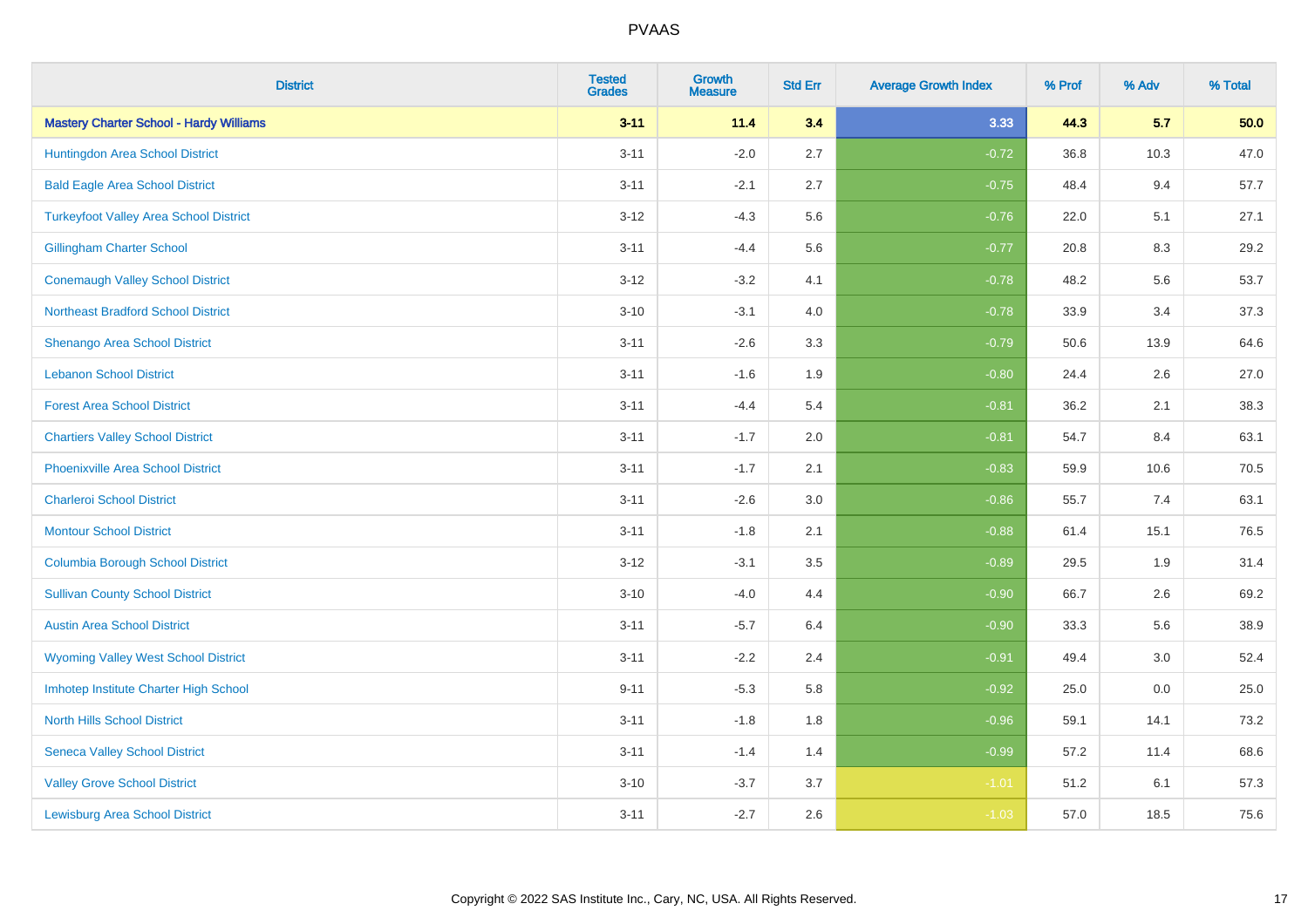| <b>District</b>                                | <b>Tested</b><br><b>Grades</b> | <b>Growth</b><br><b>Measure</b> | <b>Std Err</b> | <b>Average Growth Index</b> | % Prof | % Adv | % Total |
|------------------------------------------------|--------------------------------|---------------------------------|----------------|-----------------------------|--------|-------|---------|
| <b>Mastery Charter School - Hardy Williams</b> | $3 - 11$                       | 11.4                            | 3.4            | 3.33                        | 44.3   | 5.7   | 50.0    |
| <b>West Greene School District</b>             | $3 - 11$                       | $-4.5$                          | 4.3            | $-1.04$                     | 36.6   | 7.3   | 43.9    |
| <b>Quaker Valley School District</b>           | $3 - 11$                       | $-2.8$                          | 2.6            | $-1.08$                     | 55.2   | 13.2  | 68.4    |
| Oil City Area School District                  | $3 - 11$                       | $-2.9$                          | 2.6            | $-1.08$                     | 44.4   | 5.8   | 50.2    |
| <b>Conemaugh Township Area School District</b> | $3 - 12$                       | $-3.7$                          | 3.4            | $-1.09$                     | 53.8   | 17.6  | 71.4    |
| <b>Riverside School District</b>               | $3 - 11$                       | $-3.2$                          | 3.0            | $-1.09$                     | 43.0   | 9.0   | 52.0    |
| <b>Juniata Valley School District</b>          | $3 - 11$                       | $-3.9$                          | 3.5            | $-1.10$                     | 44.4   | 3.5   | 47.8    |
| <b>Dallas School District</b>                  | $3 - 11$                       | $-2.5$                          | 2.2            | $-1.12$                     | 54.9   | 7.6   | 62.4    |
| Jeannette City School District                 | $3 - 11$                       | $-4.3$                          | 3.8            | $-1.13$                     | 46.7   | 7.5   | 54.2    |
| <b>Antietam School District</b>                | $3 - 10$                       | $-4.3$                          | 3.8            | $-1.13$                     | 36.4   | 5.4   | 41.8    |
| <b>Kane Area School District</b>               | $3 - 10$                       | $-3.7$                          | 3.2            | $-1.17$                     | 39.5   | 9.9   | 49.4    |
| <b>Chichester School District</b>              | $3 - 11$                       | $-2.7$                          | 2.3            | $-1.17$                     | 44.6   | 6.6   | 51.2    |
| <b>Chestnut Ridge School District</b>          | $3 - 12$                       | $-3.4$                          | 2.9            | $-1.17$                     | 46.6   | 5.8   | 52.4    |
| <b>Big Beaver Falls Area School District</b>   | $3 - 11$                       | $-3.9$                          | 3.3            | $-1.18$                     | 34.1   | 3.5   | 37.6    |
| <b>Greater Johnstown School District</b>       | $3 - 11$                       | $-3.1$                          | 2.6            | $-1.19$                     | 26.1   | 0.0   | 26.1    |
| <b>Riverview School District</b>               | $3 - 11$                       | $-4.6$                          | 3.8            | $-1.20$                     | 57.9   | 15.8  | 73.7    |
| <b>Scranton School District</b>                | $3 - 12$                       | $-2.9$                          | 2.4            | $-1.22$                     | 45.6   | 3.6   | 49.1    |
| <b>Elk Lake School District</b>                | $3 - 11$                       | $-4.0$                          | 3.3            | $-1.23$                     | 46.2   | 3.3   | 49.4    |
| <b>Apollo-Ridge School District</b>            | $3 - 12$                       | $-4.7$                          | 3.7            | $-1.24$                     | 50.0   | 10.0  | 60.0    |
| <b>Troy Area School District</b>               | $3 - 10$                       | $-4.3$                          | 3.4            | $-1.26$                     | 43.2   | 5.7   | 48.9    |
| <b>Bristol Borough School District</b>         | $3 - 12$                       | $-4.3$                          | 3.4            | $-1.27$                     | 39.7   | 1.3   | 41.0    |
| <b>Shade-Central City School District</b>      | $3 - 11$                       | $-5.9$                          | 4.6            | $-1.28$                     | 27.8   | 0.0   | 27.8    |
| <b>Ellwood City Area School District</b>       | $3 - 11$                       | $-4.2$                          | 3.2            | $-1.29$                     | 54.1   | 14.1  | 68.2    |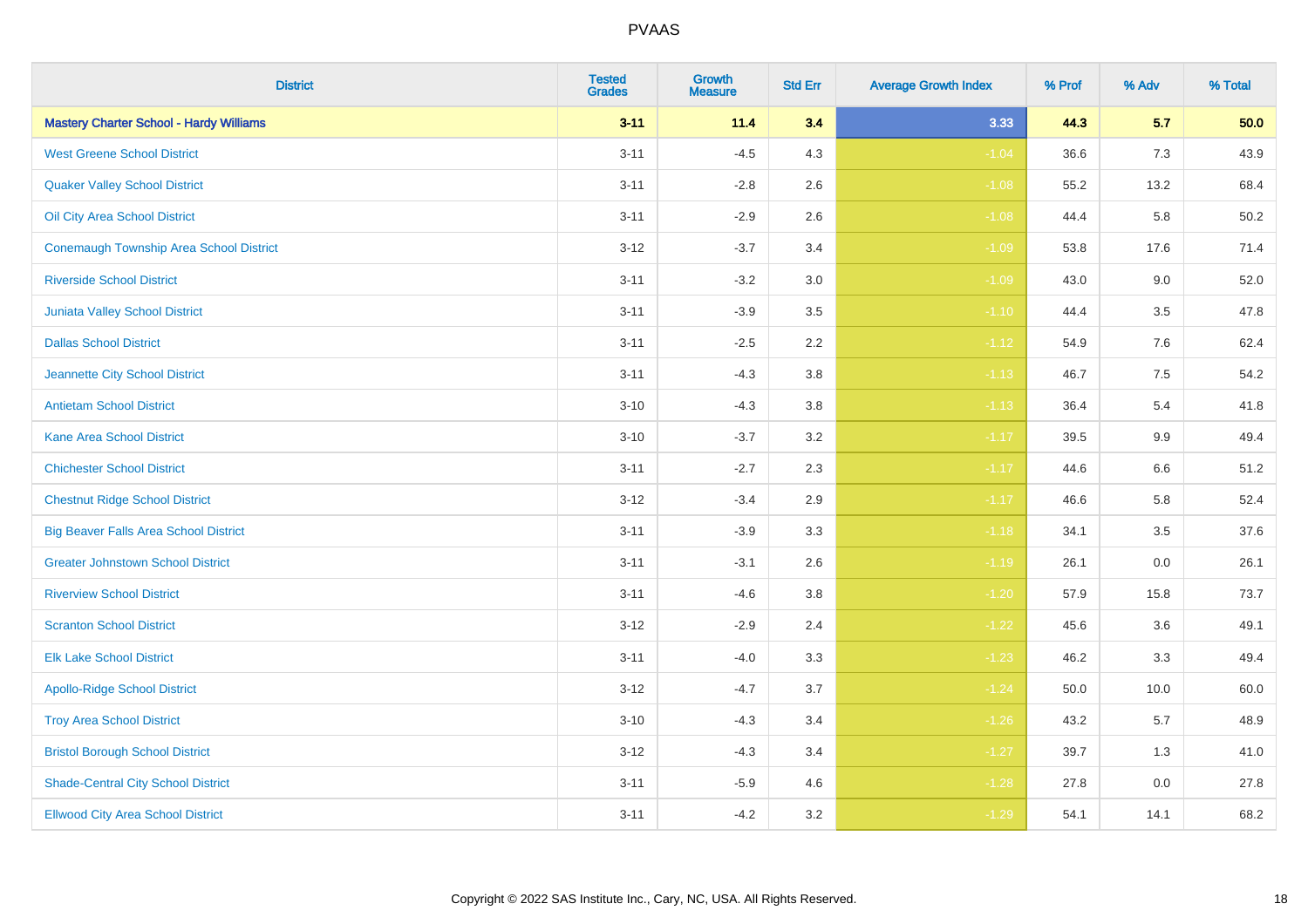| <b>District</b>                                                       | <b>Tested</b><br><b>Grades</b> | <b>Growth</b><br><b>Measure</b> | <b>Std Err</b> | <b>Average Growth Index</b> | % Prof | % Adv | % Total |
|-----------------------------------------------------------------------|--------------------------------|---------------------------------|----------------|-----------------------------|--------|-------|---------|
| <b>Mastery Charter School - Hardy Williams</b>                        | $3 - 11$                       | 11.4                            | 3.4            | 3.33                        | 44.3   | 5.7   | 50.0    |
| <b>Cambria Heights School District</b>                                | $3 - 10$                       | $-4.1$                          | 3.1            | $-1.32$                     | 51.0   | 6.0   | 57.0    |
| <b>Ferndale Area School District</b>                                  | $3 - 10$                       | $-5.8$                          | 4.3            | $-1.33$                     | 40.0   | 0.0   | 40.0    |
| <b>Greencastle-Antrim School District</b>                             | $3 - 11$                       | $-3.0$                          | 2.2            | $-1.36$                     | 62.4   | 9.9   | 72.3    |
| <b>Westmont Hilltop School District</b>                               | $3 - 11$                       | $-4.0$                          | 2.8            | $-1.40$                     | 36.3   | 13.3  | 49.6    |
| <b>Claysburg-Kimmel School District</b>                               | $3 - 11$                       | $-5.7$                          | 4.0            | $-1.42$                     | 42.9   | 8.2   | 51.0    |
| <b>MaST Community Charter School</b>                                  | $3 - 10$                       | $-4.1$                          | 2.7            | $-1.52$                     | 44.0   | 9.5   | 53.4    |
| <b>Fort Cherry School District</b>                                    | $3 - 10$                       | $-5.9$                          | 3.8            | $-1.56$                     | 55.2   | 5.2   | 60.3    |
| <b>Tri-Valley School District</b>                                     | $3 - 10$                       | $-6.4$                          | 4.1            | $-1.57$                     | 37.0   | 4.4   | 41.3    |
| Preparatory Charter School Of Mathematics, Science, Tech, And Careers | $9 - 10$                       | $-4.0$                          | 2.5            | $-1.59$                     | 15.0   | 0.0   | 15.0    |
| <b>Carbon Career &amp; Technical Institute</b>                        | $9 - 11$                       | $-5.7$                          | 3.6            | $-1.59$                     | 34.5   | $1.2$ | 35.7    |
| <b>Shamokin Area School District</b>                                  | $3 - 11$                       | $-7.7$                          | 4.8            | $-1.60$                     | 38.1   | 3.2   | 41.3    |
| <b>Fairfield Area School District</b>                                 | $3 - 11$                       | $-5.6$                          | 3.4            | $-1.66$                     | 57.9   | 4.0   | 61.8    |
| <b>Pottstown School District</b>                                      | $3 - 12$                       | $-4.0$                          | 2.4            | $-1.68$                     | 29.8   | 1.2   | 31.0    |
| <b>Twin Valley School District</b>                                    | $3 - 12$                       | $-3.6$                          | 2.1            | $-1.69$                     | 49.6   | 7.1   | 56.8    |
| <b>East Pennsboro Area School District</b>                            | $3 - 11$                       | $-4.2$                          | 2.5            | $-1.71$                     | 60.8   | 8.5   | 69.3    |
| <b>Brentwood Borough School District</b>                              | $3 - 11$                       | $-5.3$                          | 3.0            | $-1.72$                     | 52.0   | 6.1   | 58.2    |
| Perseus House Charter School Of Excellence                            | $6 - 11$                       | $-5.2$                          | 3.0            | $-1.72$                     | 16.5   | 0.0   | 16.5    |
| <b>Old Forge School District</b>                                      | $3 - 12$                       | $-5.9$                          | 3.4            | $-1.73$                     | 52.9   | 7.1   | 60.0    |
| <b>Canton Area School District</b>                                    | $3 - 11$                       | $-5.5$                          | 3.2            | $-1.75$                     | 40.7   | 2.3   | 43.0    |
| <b>Washington School District</b>                                     | $3 - 11$                       | $-4.9$                          | 2.8            | $-1.76$                     | 30.1   | 2.4   | 32.5    |
| <b>Pequea Valley School District</b>                                  | $3 - 11$                       | $-5.8$                          | 3.2            | $-1.80$                     | 39.8   | 9.1   | 48.9    |
| <b>Pittston Area School District</b>                                  | $3 - 11$                       | $-10.1$                         | 5.6            | $-1.80$                     | 38.1   | 9.5   | 47.6    |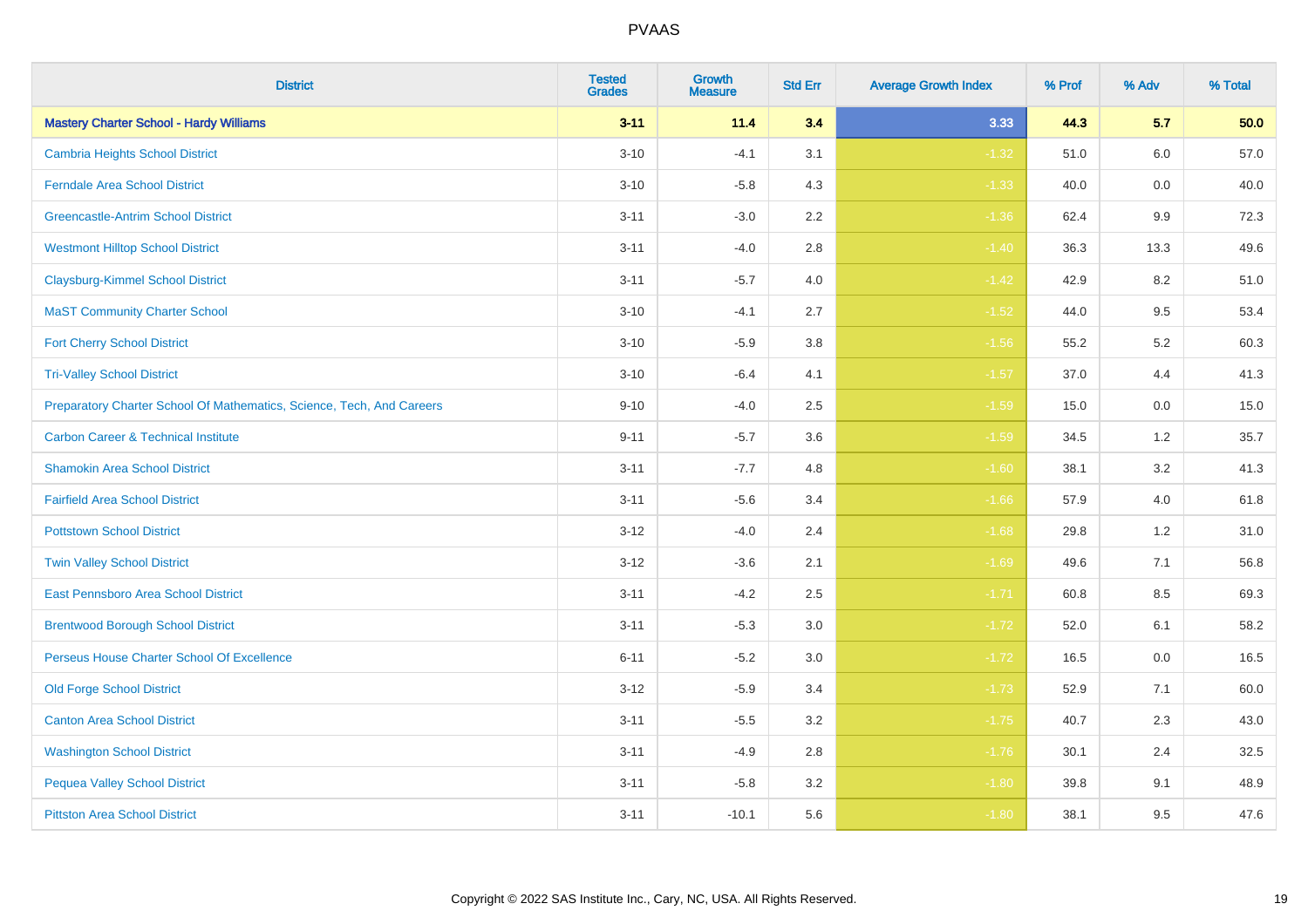| <b>District</b>                                   | <b>Tested</b><br><b>Grades</b> | <b>Growth</b><br><b>Measure</b> | <b>Std Err</b> | <b>Average Growth Index</b> | % Prof | % Adv   | % Total |
|---------------------------------------------------|--------------------------------|---------------------------------|----------------|-----------------------------|--------|---------|---------|
| <b>Mastery Charter School - Hardy Williams</b>    | $3 - 11$                       | 11.4                            | 3.4            | 3.33                        | 44.3   | 5.7     | 50.0    |
| <b>Brandywine Heights Area School District</b>    | $3 - 11$                       | $-4.9$                          | 2.7            | $-1.81$                     | 49.2   | $8.2\,$ | 57.4    |
| <b>Montrose Area School District</b>              | $3 - 10$                       | $-5.5$                          | 3.0            | $-1.82$                     | 46.7   | 5.4     | 52.2    |
| <b>Brownsville Area School District</b>           | $3 - 12$                       | $-7.2$                          | 3.9            | $-1.83$                     | 34.4   | 6.1     | 40.5    |
| <b>Central Columbia School District</b>           | $3 - 12$                       | $-4.8$                          | 2.6            | $-1.86$                     | 53.7   | 14.8    | 68.5    |
| <b>Kiski Area School District</b>                 | $3 - 11$                       | $-3.7$                          | 2.0            | $-1.86$                     | 57.4   | 10.4    | 67.8    |
| <b>East Allegheny School District</b>             | $3 - 11$                       | $-6.3$                          | 3.3            | $-1.87$                     | 31.9   | 9.7     | 41.7    |
| <b>Western Beaver County School District</b>      | $3 - 11$                       | $-7.8$                          | 4.2            | $-1.87$                     | 56.5   | 6.5     | 63.0    |
| <b>Greensburg Salem School District</b>           | $3 - 11$                       | $-4.4$                          | 2.4            | $-1.88$                     | 47.6   | 4.9     | 52.4    |
| <b>Gettysburg Area School District</b>            | $3 - 11$                       | $-4.0$                          | 2.1            | $-1.89$                     | 45.3   | 14.0    | 59.3    |
| Mount Pleasant Area School District               | $3 - 11$                       | $-5.0$                          | 2.6            | $-1.93$                     | 52.6   | 0.0     | 52.6    |
| <b>Somerset Area School District</b>              | $3 - 11$                       | $-4.4$                          | 2.3            | $-1.93$                     | 44.4   | 14.9    | 59.3    |
| <b>Bermudian Springs School District</b>          | $3 - 11$                       | $-5.5$                          | 2.9            | $-1.94$                     | 56.4   | 6.8     | 63.2    |
| <b>Forest City Regional School District</b>       | $3 - 12$                       | $-6.0$                          | 3.0            | $-1.96$                     | 44.1   | 0.0     | 44.1    |
| <b>Mount Union Area School District</b>           | $3 - 10$                       | $-6.1$                          | 3.1            | $-1.97$                     | 32.2   | 3.4     | 35.6    |
| <b>Upper Dauphin Area School District</b>         | $3 - 11$                       | $-6.3$                          | 3.2            | $-1.98$                     | 37.4   | 4.8     | 42.2    |
| The New Academy Charter School                    | $8 - 11$                       | $-10.4$                         | 5.2            | $-2.00$                     | 0.0    | 0.0     | $0.0\,$ |
| <b>Moshannon Valley School District</b>           | $3 - 10$                       | $-7.0$                          | 3.4            | $-2.01$                     | 48.5   | 0.0     | 48.5    |
| <b>California Area School District</b>            | $3 - 10$                       | $-7.3$                          | 3.6            | $-2.02$                     | 42.6   | 9.8     | 52.5    |
| <b>Corry Area School District</b>                 | $3 - 11$                       | $-5.3$                          | 2.6            | $-2.03$                     | 38.5   | 6.0     | 44.5    |
| Karns City Area School District                   | $3 - 11$                       | $-6.0$                          | 2.9            | $-2.03$                     | 53.1   | 8.3     | 61.5    |
| <b>Middletown Area School District</b>            | $3 - 11$                       | $-5.3$                          | 2.6            | $-2.05$                     | 46.4   | 5.3     | 51.7    |
| <b>Executive Education Academy Charter School</b> | $3 - 10$                       | $-6.5$                          | 3.1            | $-2.08$                     | 23.7   | 2.2     | 25.8    |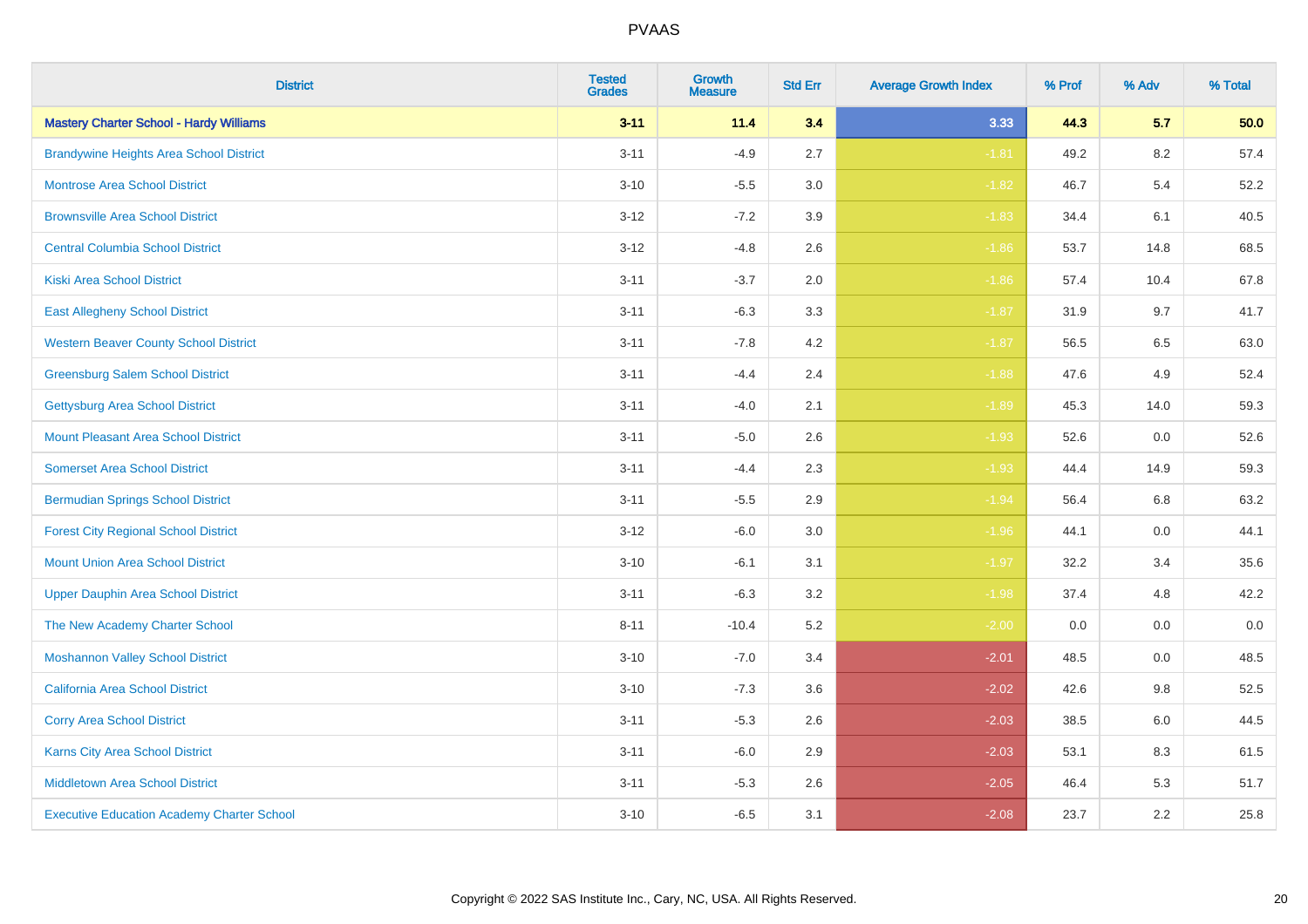| <b>District</b>                                 | <b>Tested</b><br><b>Grades</b> | <b>Growth</b><br><b>Measure</b> | <b>Std Err</b> | <b>Average Growth Index</b> | % Prof | % Adv   | % Total |
|-------------------------------------------------|--------------------------------|---------------------------------|----------------|-----------------------------|--------|---------|---------|
| <b>Mastery Charter School - Hardy Williams</b>  | $3 - 11$                       | 11.4                            | 3.4            | 3.33                        | 44.3   | 5.7     | 50.0    |
| <b>Williams Valley School District</b>          | $3 - 11$                       | $-7.3$                          | 3.4            | $-2.13$                     | 23.2   | 0.0     | 23.2    |
| <b>Aliquippa School District</b>                | $3 - 11$                       | $-9.0$                          | 4.2            | $-2.14$                     | 11.0   | $0.0\,$ | 11.0    |
| <b>Crawford Central School District</b>         | $3 - 11$                       | $-4.7$                          | 2.2            | $-2.15$                     | 40.6   | 10.5    | 51.1    |
| Susquehanna Township School District            | $3 - 12$                       | $-5.8$                          | 2.7            | $-2.17$                     | 36.0   | 5.6     | 41.6    |
| <b>Perkiomen Valley School District</b>         | $3 - 11$                       | $-3.5$                          | 1.6            | $-2.18$                     | 53.8   | 13.4    | 67.2    |
| <b>Benton Area School District</b>              | $3 - 10$                       | $-9.7$                          | 4.5            | $-2.18$                     | 43.2   | 5.4     | 48.6    |
| Jim Thorpe Area School District                 | $3 - 11$                       | $-5.8$                          | 2.7            | $-2.19$                     | 33.3   | 7.4     | 40.7    |
| <b>Keystone Education Center Charter School</b> | $3 - 12$                       | $-12.9$                         | 5.9            | $-2.19$                     | 28.0   | 0.0     | 28.0    |
| <b>Muncy School District</b>                    | $3 - 11$                       | $-8.1$                          | 3.7            | $-2.21$                     | 42.0   | 3.8     | 45.8    |
| <b>West Middlesex Area School District</b>      | $3 - 10$                       | $-8.4$                          | 3.8            | $-2.21$                     | 34.9   | 2.8     | 37.6    |
| <b>York Co School Of Technology</b>             | $9 - 12$                       | $-3.8$                          | 1.7            | $-2.22$                     | 39.1   | 5.6     | 44.7    |
| <b>East Lycoming School District</b>            | $3 - 11$                       | $-6.0$                          | 2.7            | $-2.24$                     | 48.3   | 4.2     | 52.5    |
| <b>Windber Area School District</b>             | $3 - 11$                       | $-7.2$                          | 3.2            | $-2.24$                     | 55.4   | 7.2     | 62.6    |
| <b>Portage Area School District</b>             | $3 - 10$                       | $-8.1$                          | 3.6            | $-2.26$                     | 40.6   | 9.4     | 50.0    |
| <b>Oxford Area School District</b>              | $3 - 11$                       | $-4.3$                          | 1.9            | $-2.26$                     | 41.3   | $8.0\,$ | 49.3    |
| <b>Juniata County School District</b>           | $3 - 12$                       | $-4.9$                          | 2.1            | $-2.26$                     | 38.5   | 2.9     | 41.4    |
| <b>Indiana Area School District</b>             | $3 - 11$                       | $-5.3$                          | 2.3            | $-2.28$                     | 47.6   | 18.4    | 66.1    |
| South Williamsport Area School District         | $3 - 10$                       | $-5.7$                          | 2.5            | $-2.30$                     | 45.5   | 4.5     | 50.0    |
| Salisbury-Elk Lick School District              | $3 - 11$                       | $-13.5$                         | 5.9            | $-2.30$                     | 27.8   | 0.0     | 27.8    |
| <b>Upper Moreland Township School District</b>  | $3 - 11$                       | $-5.0$                          | 2.2            | $-2.31$                     | 57.9   | 4.0     | 61.9    |
| <b>Southmoreland School District</b>            | $3 - 11$                       | $-8.3$                          | 3.6            | $-2.32$                     | 56.8   | 7.2     | 64.0    |
| La Academia Partnership Charter School          | $6 - 11$                       | $-11.0$                         | 4.7            | $-2.34$                     | 6.8    | 0.0     | 6.8     |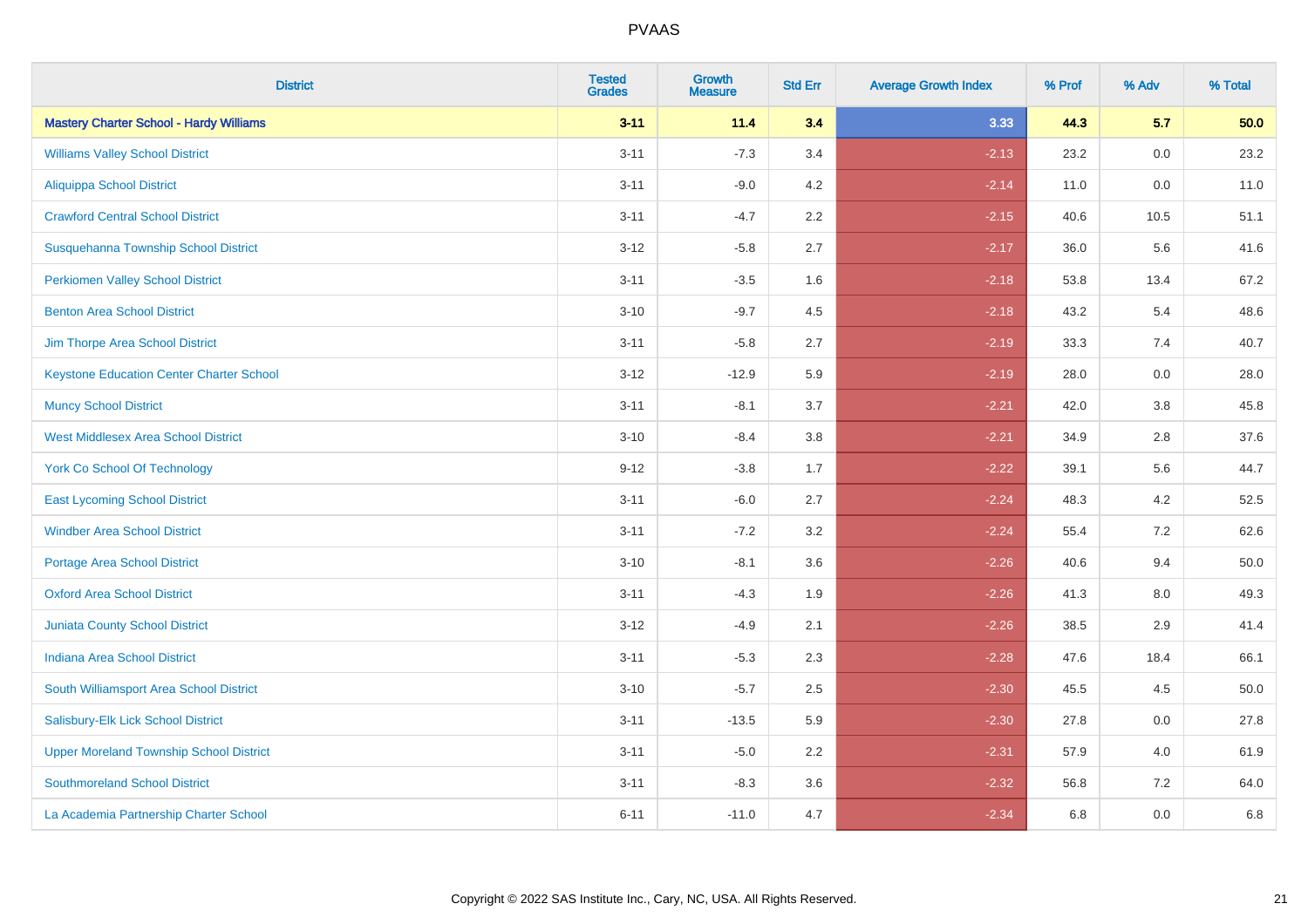| <b>District</b>                                | <b>Tested</b><br><b>Grades</b> | <b>Growth</b><br><b>Measure</b> | <b>Std Err</b> | <b>Average Growth Index</b> | % Prof | % Adv | % Total |
|------------------------------------------------|--------------------------------|---------------------------------|----------------|-----------------------------|--------|-------|---------|
| <b>Mastery Charter School - Hardy Williams</b> | $3 - 11$                       | 11.4                            | 3.4            | 3.33                        | 44.3   | 5.7   | 50.0    |
| Jefferson-Morgan School District               | $3 - 10$                       | $-9.9$                          | 4.2            | $-2.35$                     | 43.8   | 4.2   | 47.9    |
| <b>Freedom Area School District</b>            | $3 - 11$                       | $-7.1$                          | 3.0            | $-2.37$                     | 43.8   | 4.2   | 47.9    |
| <b>Universal Audenried Charter School</b>      | $9 - 11$                       | $-5.8$                          | 2.4            | $-2.40$                     | 14.6   | 0.0   | 14.6    |
| <b>Chartiers-Houston School District</b>       | $3 - 10$                       | $-8.6$                          | 3.5            | $-2.41$                     | 59.7   | 4.5   | 64.2    |
| <b>Farrell Area School District</b>            | $3 - 11$                       | $-10.4$                         | 4.3            | $-2.41$                     | 19.0   | 0.0   | 19.0    |
| <b>Yough School District</b>                   | $3 - 10$                       | $-6.6$                          | 2.7            | $-2.43$                     | 50.8   | 4.0   | 54.8    |
| <b>Innovative Arts Academy Charter School</b>  | $6 - 11$                       | $-9.1$                          | 3.7            | $-2.44$                     | 9.5    | 0.0   | 9.5     |
| <b>Mohawk Area School District</b>             | $3 - 11$                       | $-7.5$                          | 3.1            | $-2.45$                     | 49.4   | 11.0  | 60.4    |
| <b>Sugar Valley Rural Charter School</b>       | $3 - 11$                       | $-11.0$                         | 4.5            | $-2.46$                     | 14.9   | 0.0   | 14.9    |
| <b>Keystone Central School District</b>        | $3 - 11$                       | $-5.1$                          | 2.0            | $-2.46$                     | 44.7   | 4.6   | 49.4    |
| <b>Mahanoy Area School District</b>            | $3 - 10$                       | $-9.0$                          | 3.6            | $-2.49$                     | 26.2   | 1.6   | 27.9    |
| <b>North Star School District</b>              | $3 - 11$                       | $-8.7$                          | 3.5            | $-2.51$                     | 47.8   | 6.0   | 53.7    |
| <b>Slippery Rock Area School District</b>      | $3 - 11$                       | $-6.3$                          | 2.5            | $-2.51$                     | 56.2   | 9.5   | 65.7    |
| <b>Blue Mountain School District</b>           | $3 - 10$                       | $-5.8$                          | 2.3            | $-2.56$                     | 46.6   | 8.5   | 55.1    |
| <b>Northwest Area School District</b>          | $3 - 10$                       | $-10.0$                         | 3.8            | $-2.59$                     | 34.6   | $7.3$ | 41.8    |
| <b>Coatesville Area School District</b>        | $3 - 11$                       | $-4.4$                          | 1.7            | $-2.62$                     | 36.3   | 4.2   | 40.5    |
| <b>Dunmore School District</b>                 | $3 - 11$                       | $-7.7$                          | 2.9            | $-2.62$                     | 34.0   | 7.2   | 41.2    |
| Northern Tioga School District                 | $3 - 12$                       | $-7.5$                          | 2.8            | $-2.64$                     | 54.0   | 1.2   | 55.2    |
| <b>New Castle Area School District</b>         | $3 - 12$                       | $-6.4$                          | 2.4            | $-2.66$                     | 32.5   | 4.3   | 36.8    |
| <b>Pine Grove Area School District</b>         | $3 - 11$                       | $-7.7$                          | 2.9            | $-2.66$                     | 42.3   | 7.7   | 50.0    |
| <b>Harbor Creek School District</b>            | $3 - 11$                       | $-7.1$                          | 2.7            | $-2.67$                     | 48.8   | 15.2  | 64.0    |
| <b>Blairsville-Saltsburg School District</b>   | $3 - 11$                       | $-8.0$                          | 3.0            | $-2.68$                     | 37.3   | 7.0   | 44.3    |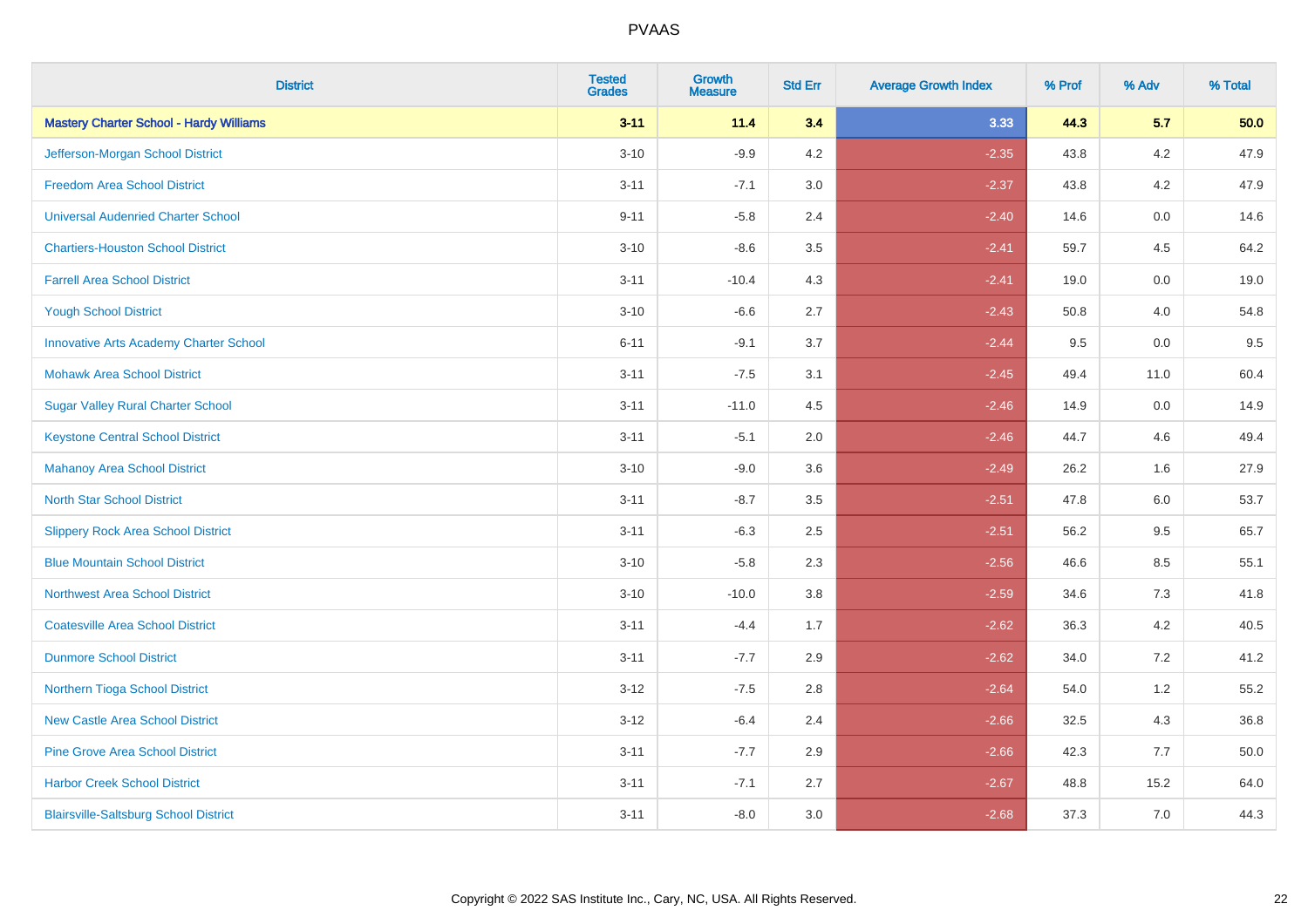| <b>District</b>                                | <b>Tested</b><br><b>Grades</b> | Growth<br><b>Measure</b> | <b>Std Err</b> | <b>Average Growth Index</b> | % Prof | % Adv | % Total |
|------------------------------------------------|--------------------------------|--------------------------|----------------|-----------------------------|--------|-------|---------|
| <b>Mastery Charter School - Hardy Williams</b> | $3 - 11$                       | 11.4                     | 3.4            | 3.33                        | 44.3   | 5.7   | 50.0    |
| <b>South Allegheny School District</b>         | $3 - 11$                       | $-8.8$                   | 3.2            | $-2.70$                     | 40.5   | 0.0   | 40.5    |
| <b>Quakertown Community School District</b>    | $3 - 12$                       | $-4.4$                   | 1.6            | $-2.70$                     | 56.5   | 10.0  | 66.6    |
| <b>Trinity Area School District</b>            | $3 - 11$                       | $-5.4$                   | 2.0            | $-2.71$                     | 48.3   | 11.8  | 60.1    |
| <b>Propel Charter School-Montour</b>           | $3 - 10$                       | $-10.7$                  | 3.9            | $-2.71$                     | 13.7   | 0.0   | 13.7    |
| <b>Forest Hills School District</b>            | $3 - 11$                       | $-7.3$                   | 2.7            | $-2.74$                     | 41.1   | 13.7  | 54.8    |
| <b>Highlands School District</b>               | $3 - 11$                       | $-7.4$                   | 2.7            | $-2.76$                     | 44.4   | 3.7   | 48.2    |
| <b>Redbank Valley School District</b>          | $3 - 11$                       | $-9.5$                   | 3.4            | $-2.77$                     | 31.5   | 4.9   | 36.4    |
| <b>Carlisle Area School District</b>           | $3 - 11$                       | $-5.3$                   | 1.9            | $-2.81$                     | 54.0   | 6.3   | 60.3    |
| <b>Carmichaels Area School District</b>        | $3 - 10$                       | $-9.3$                   | 3.3            | $-2.81$                     | 35.1   | 1.4   | 36.5    |
| <b>Nazareth Area School District</b>           | $3 - 11$                       | $-4.7$                   | 1.7            | $-2.82$                     | 59.2   | 9.9   | 69.0    |
| <b>Northern Potter School District</b>         | $3 - 12$                       | $-13.1$                  | 4.6            | $-2.84$                     | 37.5   | 0.0   | 37.5    |
| <b>Propel Charter School-Homestead</b>         | $3 - 11$                       | $-11.7$                  | 4.1            | $-2.84$                     | 15.9   | 0.0   | 15.9    |
| <b>Union City Area School District</b>         | $3 - 12$                       | $-10.2$                  | 3.6            | $-2.87$                     | 42.9   | 3.2   | 46.0    |
| <b>Rochester Area School District</b>          | $3 - 11$                       | $-13.2$                  | 4.6            | $-2.89$                     | 19.5   | 1.3   | 20.8    |
| <b>Conneaut School District</b>                | $3 - 12$                       | $-7.5$                   | 2.6            | $-2.91$                     | 38.4   | 7.4   | 45.8    |
| <b>Easton Area School District</b>             | $3-12$                         | $-4.1$                   | 1.4            | $-2.91$                     | 39.9   | 4.0   | 43.9    |
| <b>Penn Hills School District</b>              | $3 - 11$                       | $-7.6$                   | 2.6            | $-2.94$                     | 33.1   | 0.7   | 33.8    |
| <b>North East School District</b>              | $3 - 11$                       | $-9.3$                   | 3.1            | $-3.02$                     | 62.6   | 14.4  | 77.0    |
| <b>Pittsburgh School District</b>              | $3 - 11$                       | $-3.3$                   | 1.1            | $-3.04$                     | 33.9   | 8.2   | 42.1    |
| Philadelphia Academy Charter School            | $3 - 11$                       | $-8.9$                   | 2.9            | $-3.04$                     | 50.5   | 2.9   | 53.4    |
| <b>Palisades School District</b>               | $3 - 11$                       | $-8.7$                   | 2.8            | $-3.06$                     | 53.8   | 6.7   | 60.5    |
| <b>Dubois Area School District</b>             | $3 - 11$                       | $-6.2$                   | 2.0            | $-3.07$                     | 50.9   | 13.4  | 64.3    |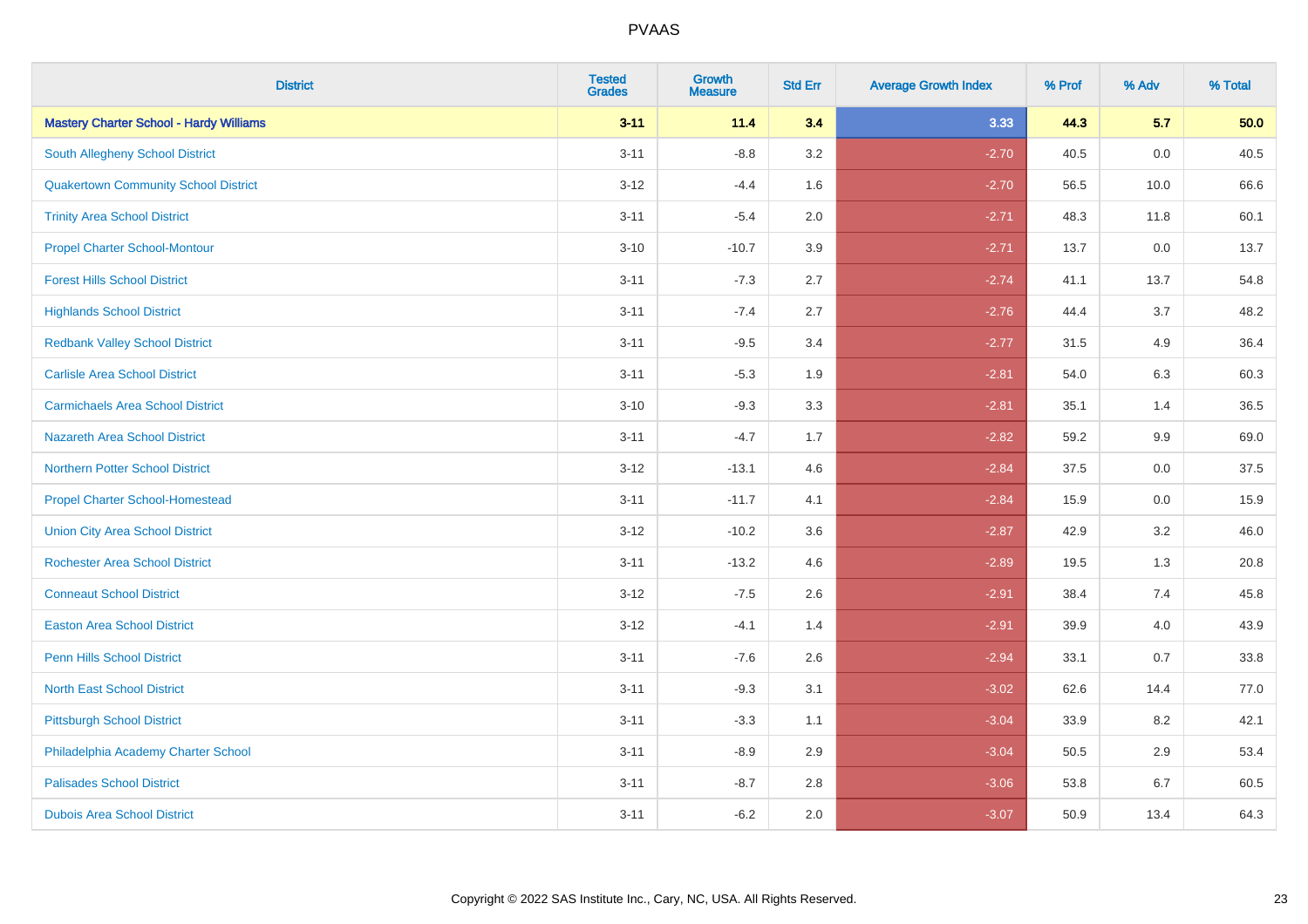| <b>District</b>                                | <b>Tested</b><br><b>Grades</b> | Growth<br><b>Measure</b> | <b>Std Err</b> | <b>Average Growth Index</b> | % Prof | % Adv   | % Total |
|------------------------------------------------|--------------------------------|--------------------------|----------------|-----------------------------|--------|---------|---------|
| <b>Mastery Charter School - Hardy Williams</b> | $3 - 11$                       | 11.4                     | 3.4            | 3.33                        | 44.3   | 5.7     | 50.0    |
| <b>Wallenpaupack Area School District</b>      | $3 - 11$                       | $-7.1$                   | 2.3            | $-3.09$                     | 40.8   | 2.4     | 43.1    |
| <b>Boyertown Area School District</b>          | $3 - 11$                       | $-4.7$                   | 1.5            | $-3.17$                     | 55.2   | 11.3    | 66.5    |
| <b>Waynesboro Area School District</b>         | $3 - 12$                       | $-6.1$                   | 1.9            | $-3.20$                     | 50.0   | 6.8     | 56.8    |
| <b>Tamaqua Area School District</b>            | $3 - 12$                       | $-8.2$                   | 2.5            | $-3.24$                     | 44.5   | 1.9     | 46.4    |
| Maritime Academy Charter School                | $3 - 10$                       | $-11.4$                  | 3.5            | $-3.29$                     | 15.2   | $0.0\,$ | 15.2    |
| <b>Neshannock Township School District</b>     | $3 - 10$                       | $-9.7$                   | 2.9            | $-3.34$                     | 62.4   | 5.6     | 67.9    |
| <b>Steelton-Highspire School District</b>      | $3 - 11$                       | $-11.8$                  | 3.5            | $-3.40$                     | 14.5   | 0.0     | 14.5    |
| <b>Elizabeth Forward School District</b>       | $3 - 11$                       | $-8.4$                   | 2.4            | $-3.41$                     | 51.7   | 4.0     | 55.7    |
| <b>Interboro School District</b>               | $3 - 12$                       | $-7.3$                   | 2.1            | $-3.43$                     | 46.6   | 4.8     | 51.4    |
| <b>Williamsburg Community School District</b>  | $3 - 11$                       | $-14.3$                  | 4.1            | $-3.48$                     | 28.3   | 0.0     | 28.3    |
| <b>Penn-Delco School District</b>              | $3 - 11$                       | $-6.8$                   | 1.9            | $-3.51$                     | 46.6   | 3.2     | 49.8    |
| <b>Milton Area School District</b>             | $3 - 11$                       | $-8.7$                   | 2.5            | $-3.52$                     | 45.4   | 6.9     | 52.3    |
| <b>Moniteau School District</b>                | $3 - 11$                       | $-11.8$                  | 3.3            | $-3.56$                     | 50.0   | 6.3     | 56.3    |
| <b>Clearfield Area School District</b>         | $3 - 10$                       | $-9.4$                   | 2.6            | $-3.56$                     | 43.0   | 3.1     | 46.1    |
| <b>Ridgway Area School District</b>            | $3 - 11$                       | $-14.5$                  | 4.1            | $-3.56$                     | 49.0   | 9.8     | 58.8    |
| <b>Berwick Area School District</b>            | $3 - 11$                       | $-9.3$                   | 2.6            | $-3.59$                     | 42.1   | 5.5     | 47.6    |
| Johnsonburg Area School District               | $3 - 11$                       | $-14.1$                  | 3.9            | $-3.62$                     | 54.0   | 4.6     | 58.6    |
| Propel Charter School - Braddock Hills         | $3 - 11$                       | $-13.6$                  | 3.6            | $-3.81$                     | 9.7    | 1.6     | 11.3    |
| Northern Lehigh School District                | $3 - 12$                       | $-10.4$                  | 2.7            | $-3.82$                     | 28.0   | 9.3     | 37.3    |
| <b>Bradford Area School District</b>           | $3 - 12$                       | $-9.3$                   | 2.4            | $-3.87$                     | 45.8   | 8.3     | 54.2    |
| <b>Marion Center Area School District</b>      | $3 - 10$                       | $-12.0$                  | 3.1            | $-3.87$                     | 33.7   | 1.1     | 34.8    |
| <b>Minersville Area School District</b>        | $3 - 11$                       | $-14.4$                  | 3.7            | $-3.90$                     | 39.3   | 3.3     | 42.6    |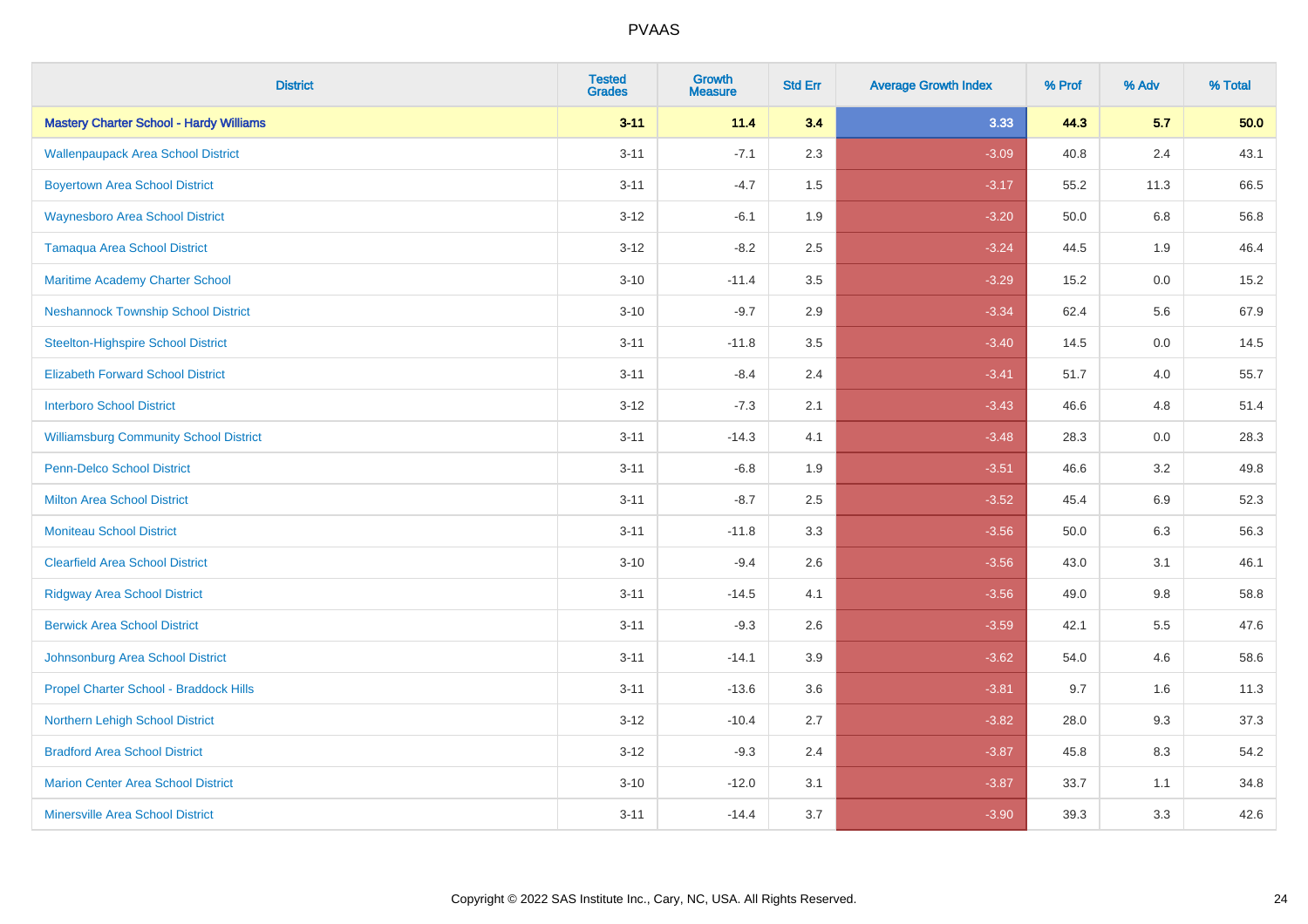| <b>District</b>                                | <b>Tested</b><br><b>Grades</b> | <b>Growth</b><br><b>Measure</b> | <b>Std Err</b> | <b>Average Growth Index</b> | % Prof | % Adv   | % Total |
|------------------------------------------------|--------------------------------|---------------------------------|----------------|-----------------------------|--------|---------|---------|
| <b>Mastery Charter School - Hardy Williams</b> | $3 - 11$                       | 11.4                            | 3.4            | 3.33                        | 44.3   | 5.7     | 50.0    |
| Southern Huntingdon County School District     | $3 - 11$                       | $-12.9$                         | 3.2            | $-3.98$                     | 32.5   | 2.5     | 35.0    |
| <b>Big Spring School District</b>              | $3 - 11$                       | $-9.8$                          | 2.4            | $-4.00$                     | 38.6   | 8.9     | 47.5    |
| Catasauqua Area School District                | $3 - 12$                       | $-12.1$                         | 3.0            | $-4.00$                     | 36.8   | 7.6     | 44.3    |
| <b>Avonworth School District</b>               | $3 - 10$                       | $-12.6$                         | 3.1            | $-4.01$                     | 59.8   | 4.6     | 64.4    |
| <b>Wellsboro Area School District</b>          | $3 - 11$                       | $-12.4$                         | 3.0            | $-4.11$                     | 49.2   | 11.9    | 61.1    |
| Columbia-Montour AVTS                          | $9 - 10$                       | $-12.5$                         | 3.0            | $-4.16$                     | 22.3   | 0.6     | 22.9    |
| Jefferson County-Dubois AVTS                   | $9 - 11$                       | $-16.2$                         | 3.9            | $-4.16$                     | 23.0   | 0.0     | 23.0    |
| <b>West Mifflin Area School District</b>       | $3 - 12$                       | $-12.3$                         | 2.9            | $-4.22$                     | 39.7   | 10.3    | 50.0    |
| <b>South Park School District</b>              | $3 - 11$                       | $-11.3$                         | 2.7            | $-4.23$                     | 53.5   | 13.7    | 67.3    |
| Southern Tioga School District                 | $3 - 11$                       | $-11.5$                         | 2.7            | $-4.25$                     | 47.8   | 6.4     | 54.3    |
| <b>Butler Area School District</b>             | $3 - 11$                       | $-6.5$                          | 1.5            | $-4.26$                     | 42.5   | 9.4     | 51.9    |
| Lampeter-Strasburg School District             | $3 - 12$                       | $-8.6$                          | 2.0            | $-4.33$                     | 55.1   | $9.8\,$ | 64.8    |
| <b>Annville-Cleona School District</b>         | $3 - 12$                       | $-12.1$                         | 2.7            | $-4.46$                     | 34.9   | $7.8\,$ | 42.6    |
| <b>Penns Manor Area School District</b>        | $3 - 12$                       | $-17.0$                         | 3.7            | $-4.52$                     | 29.7   | 3.1     | 32.8    |
| <b>Riverside Beaver County School District</b> | $3 - 11$                       | $-14.0$                         | 3.0            | $-4.64$                     | 49.4   | 8.8     | 58.2    |
| <b>Frazier School District</b>                 | $3 - 11$                       | $-17.2$                         | 3.7            | $-4.70$                     | 37.1   | 1.6     | 38.7    |
| <b>Tulpehocken Area School District</b>        | $3 - 12$                       | $-13.7$                         | 2.8            | $-4.81$                     | 36.7   | 2.8     | 39.4    |
| <b>Tacony Academy Charter School</b>           | $3 - 11$                       | $-14.7$                         | 3.0            | $-4.82$                     | 22.4   | 1.8     | 24.1    |
| <b>Bucks County Technical High School</b>      | $9 - 10$                       | $-12.0$                         | 2.5            | $-4.84$                     | 35.9   | 3.2     | 39.2    |
| Schuylkill Haven Area School District          | $3 - 11$                       | $-15.3$                         | 3.1            | $-4.87$                     | 49.7   | 2.4     | 52.1    |
| Southern Columbia Area School District         | $3 - 11$                       | $-14.6$                         | 3.0            | $-4.92$                     | 55.0   | 4.0     | 59.0    |
| <b>Titusville Area School District</b>         | $3 - 11$                       | $-13.2$                         | 2.6            | $-4.99$                     | 43.2   | 4.8     | 48.0    |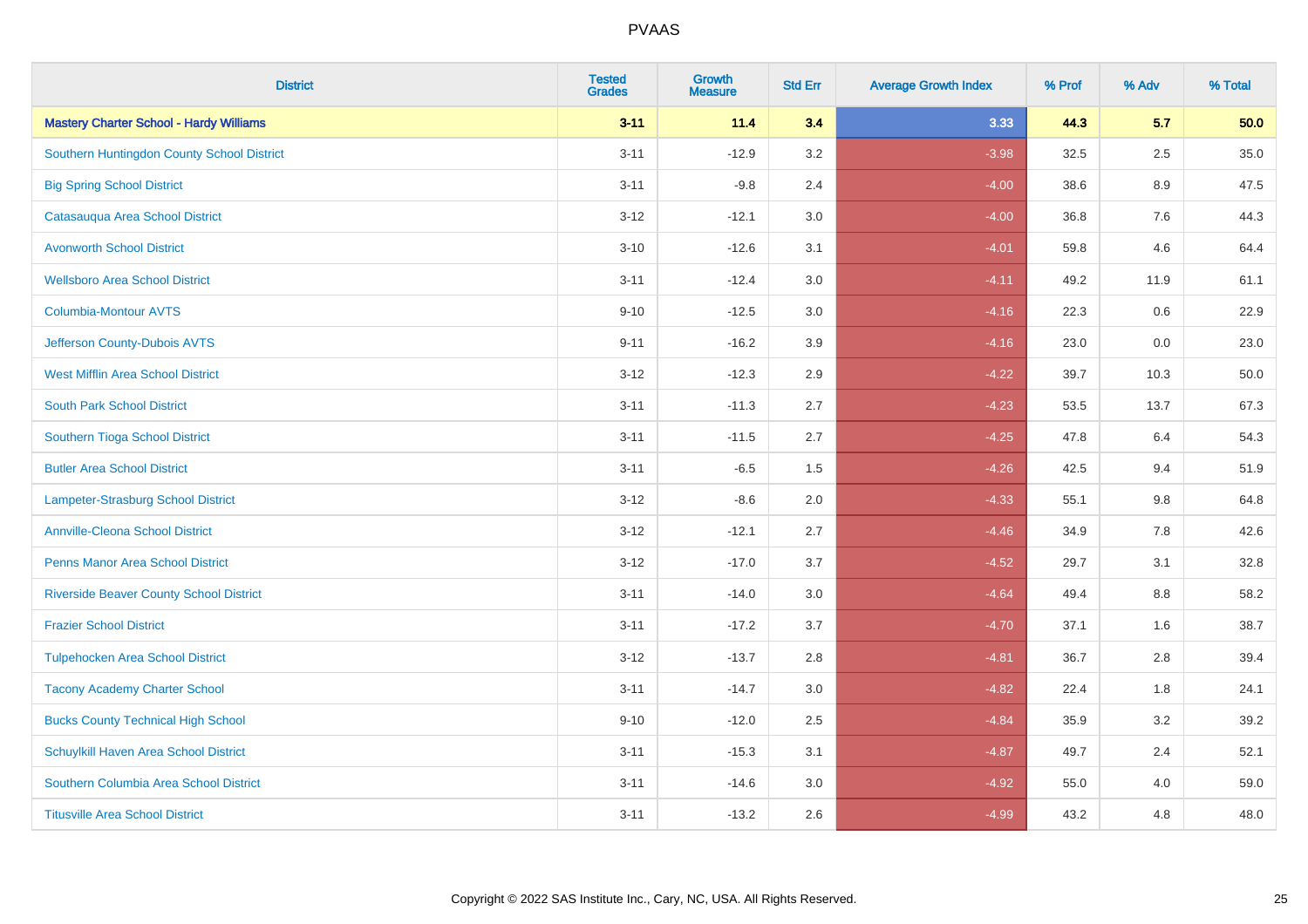| <b>District</b>                                | <b>Tested</b><br><b>Grades</b> | <b>Growth</b><br><b>Measure</b> | <b>Std Err</b> | <b>Average Growth Index</b> | % Prof | % Adv   | % Total |
|------------------------------------------------|--------------------------------|---------------------------------|----------------|-----------------------------|--------|---------|---------|
| <b>Mastery Charter School - Hardy Williams</b> | $3 - 11$                       | 11.4                            | 3.4            | 3.33                        | 44.3   | 5.7     | 50.0    |
| <b>Plum Borough School District</b>            | $3 - 11$                       | $-11.3$                         | 2.2            | $-5.19$                     | 51.1   | 9.0     | 60.1    |
| <b>Mastery Charter School - Gratz Campus</b>   | $7 - 10$                       | $-23.9$                         | 4.5            | $-5.29$                     | 2.9    | 0.0     | 2.9     |
| Southern Fulton School District                | $3 - 11$                       | $-23.7$                         | 4.4            | $-5.37$                     | 34.2   | 10.5    | 44.7    |
| <b>Exeter Township School District</b>         | $3 - 11$                       | $-10.4$                         | 1.9            | $-5.44$                     | 50.6   | 2.7     | 53.3    |
| <b>Solanco School District</b>                 | $3 - 11$                       | $-11.0$                         | 2.0            | $-5.55$                     | 41.6   | 4.5     | 46.1    |
| <b>Springfield Township School District</b>    | $3 - 11$                       | $-18.9$                         | 3.2            | $-5.88$                     | 62.6   | 3.6     | 66.3    |
| <b>Abington School District</b>                | $3 - 10$                       | $-11.5$                         | 1.9            | $-6.00$                     | 56.2   | 11.6    | 67.8    |
| <b>Ringgold School District</b>                | $3 - 11$                       | $-14.7$                         | 2.4            | $-6.04$                     | 41.5   | 7.9     | 49.4    |
| <b>Lawrence County CTC</b>                     | $10 - 11$                      | $-21.7$                         | 3.6            | $-6.05$                     | 19.8   | $0.0\,$ | 19.8    |
| Lackawanna Trail School District               | $3 - 10$                       | $-21.7$                         | 3.5            | $-6.20$                     | 38.5   | 1.5     | 40.0    |
| <b>Mifflinburg Area School District</b>        | $3 - 11$                       | $-15.8$                         | 2.5            | $-6.30$                     | 42.4   | 4.0     | 46.4    |
| <b>Curwensville Area School District</b>       | $3 - 11$                       | $-27.9$                         | 4.1            | $-6.72$                     | 42.5   | 4.1     | 46.6    |
| <b>Bristol Township School District</b>        | $3 - 11$                       | $-13.9$                         | 2.0            | $-7.05$                     | 31.0   | 3.7     | 34.7    |
| <b>Northwestern School District</b>            | $3 - 11$                       | $-24.9$                         | 3.5            | $-7.13$                     | 42.6   | 2.9     | 45.6    |
| <b>Chambersburg Area School District</b>       | $3 - 11$                       | $-9.5$                          | 1.3            | $-7.20$                     | 42.7   | 8.6     | 51.4    |
| Philipsburg-Osceola Area School District       | $3 - 11$                       | $-24.8$                         | 3.3            | $-7.43$                     | 19.7   | 2.6     | 22.4    |
| <b>Hatboro-Horsham School District</b>         | $3 - 11$                       | $-12.8$                         | 1.7            | $-7.47$                     | 45.6   | 7.2     | 52.8    |
| Owen J Roberts School District                 | $3 - 11$                       | $-12.3$                         | 1.6            | $-7.61$                     | 57.0   | 11.9    | 69.0    |
| <b>Norristown Area School District</b>         | $3 - 12$                       | $-12.8$                         | 1.6            | $-7.98$                     | 23.5   | 2.3     | 25.7    |
| <b>West Side CTC</b>                           | $9 - 10$                       | $-37.4$                         | 4.3            | $-8.64$                     | 8.8    | 0.0     | 8.8     |
| <b>Shikellamy School District</b>              | $3 - 10$                       | $-22.3$                         | 2.5            | $-8.92$                     | 33.3   | 6.1     | 39.5    |
| <b>Erie City School District</b>               | $3 - 12$                       | $-14.5$                         | 1.6            | $-9.26$                     | 25.4   | 3.0     | 28.4    |